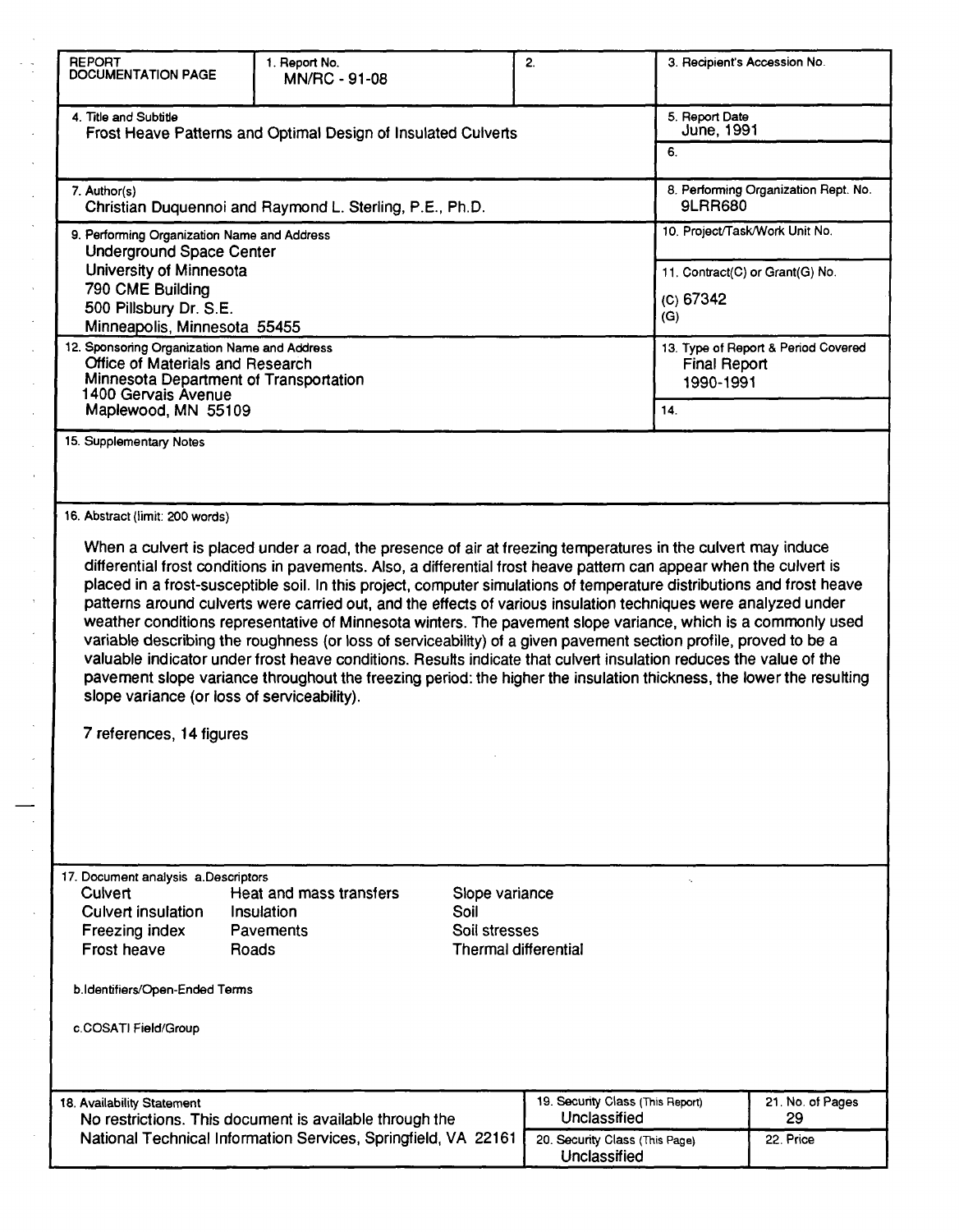# **FROST HEAVE PATTERNS AND OPTIMAL DESIGN OF INSULATED CULVERTS**

By

Christian Duquennoi Raymond L. Sterling, P.E., Ph.D.

Underground Space Center University of Minnesota **790** CME Building **500** Pillsbury Dr. **S.E.**  Minneapolis, Minnesota **55455** 

June **1991** 

#### Prepared for the

# MINNESOTA LOCAL ROAD RESEARCH BOARD MATERIALS AND RESEARCH LABORATORY **1400** GERVAIS AVENUE MAPLEWOOD, MINNESOTA **55109**

The opinions, findings and conclusions expressed in this publication are those of the authors and not necessarily those of the Minnesota Local Road Research Board or the Minnesota Department of Transportation. This research is supported in part by the University of Minnesota Supercomputer Institute.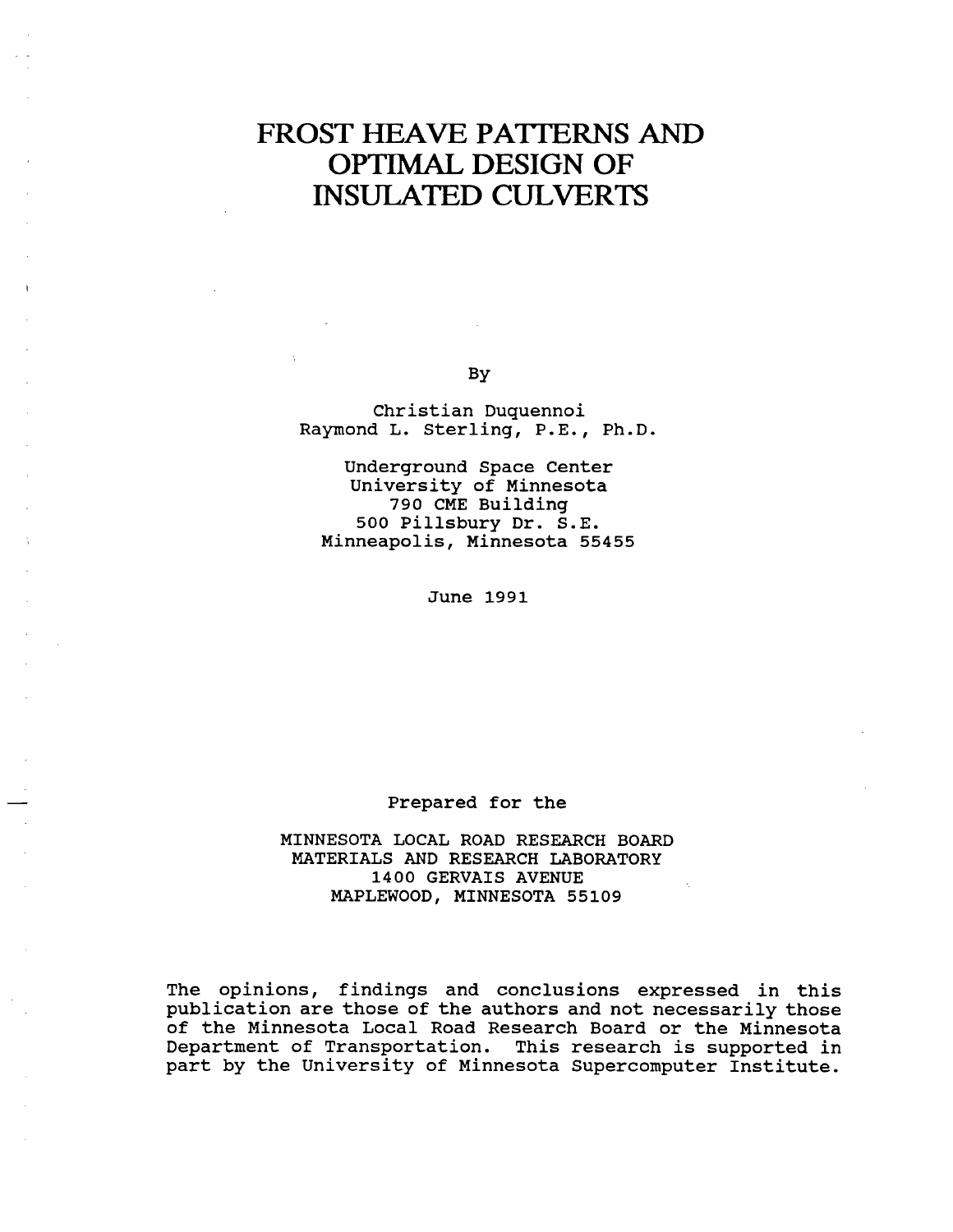# **TABLE OF CONTENTS**

 $\hat{\mathcal{L}}$ 

 $\sim 10$ 

|                                                                                                        | $\mathbf{1}$            |
|--------------------------------------------------------------------------------------------------------|-------------------------|
| CHAPTER 2. DESCRIPTION OF THE SIMULATION CODE                                                          | $\overline{\mathbf{2}}$ |
| CHAPTER 3. CASE AND SIMULATION PARAMETERS DESCRIPTION                                                  | $\blacktriangle$        |
| 3.1. Culvert and pavement structure basic design                                                       | $\blacktriangleleft$    |
| 3.2. Insulation strategy                                                                               | 5                       |
| 3.3. Weather patterns                                                                                  | 6                       |
| 3.4. Simulation parameters                                                                             | $\overline{7}$          |
| CHAPTER 4. RESULTS PRESENTATION AND ANALYSIS                                                           | 12                      |
| 4.1. Thermal differentials                                                                             | 12                      |
|                                                                                                        | 13                      |
| 4.3. Influence of the freezing pattern                                                                 | 22                      |
| 4.4. Influence of the insulation level                                                                 | 22                      |
| $\texttt{CONCLUSION}.\dots\dots\dots\dots\dots\dots\dots\dots\dots\dots\dots\dots\dots\dots\dots\dots$ | 24                      |
|                                                                                                        | 26                      |

 $\frac{1}{2}$  ,  $\frac{1}{2}$ 

 $\sim$   $\sim$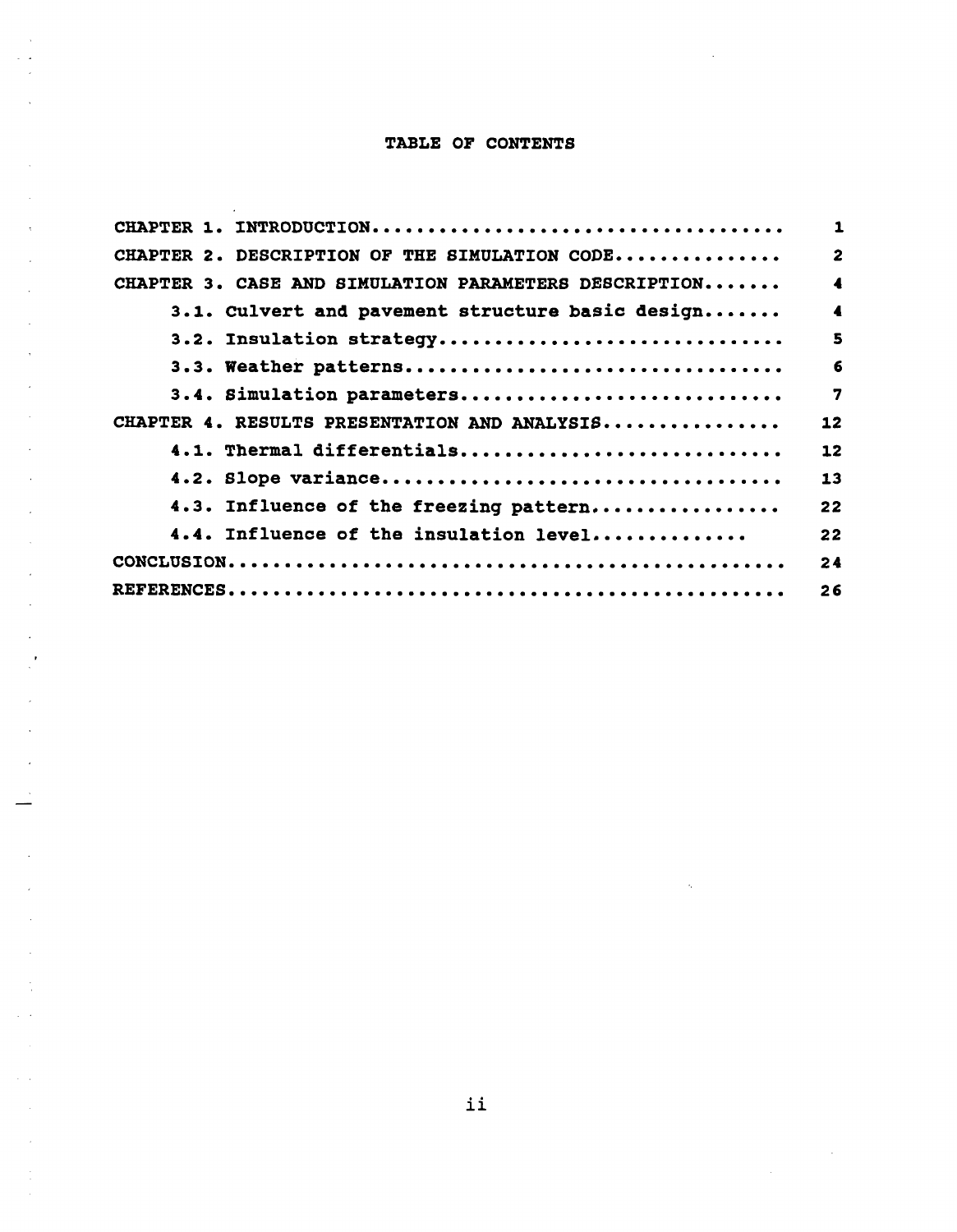### **CHAPTER 1**

#### **INTRODUCTION**

The objective of the research project presented herein was to generate information on the effect of thermal insulation on the frost heave patterns and thermal differential conditions of pavement sections overlying culverts. A computer simulation code was used to evaluate the impact of various culvert insulation levels and different climatic environments on pavement responses.

Chapter 2 describes the main features of the GELSOL program, which was used to conduct the numerical experiments. This code is one of the few available engineering simulation programs producing the mechanical response of a two-dimensional soil-structure complex under frost heave conditions. It was implemented on workstations at the University of Minnesota's Underground Space Center and Civil and Mineral Engineering Department.

The basic design adopted for the culvert-pavement structure is described in Chapter 3 as well as the insulation strategy to be examined. Three different weather patterns modelling different winter conditions encountered in Minnesota are also presented in this chapter. The subgrade soil is considered highly frost susceptible and its physical properties chosen accordingly. All case parameters are finally translated into simulation parameters used by the computer code to perform the subsequent simulations.

The simulation results are presented in Chapter **4** and followed by an analysis of their significance.

Conclusions are drawn regarding the potential application of these results in design practice.

 $\mathbf{1}$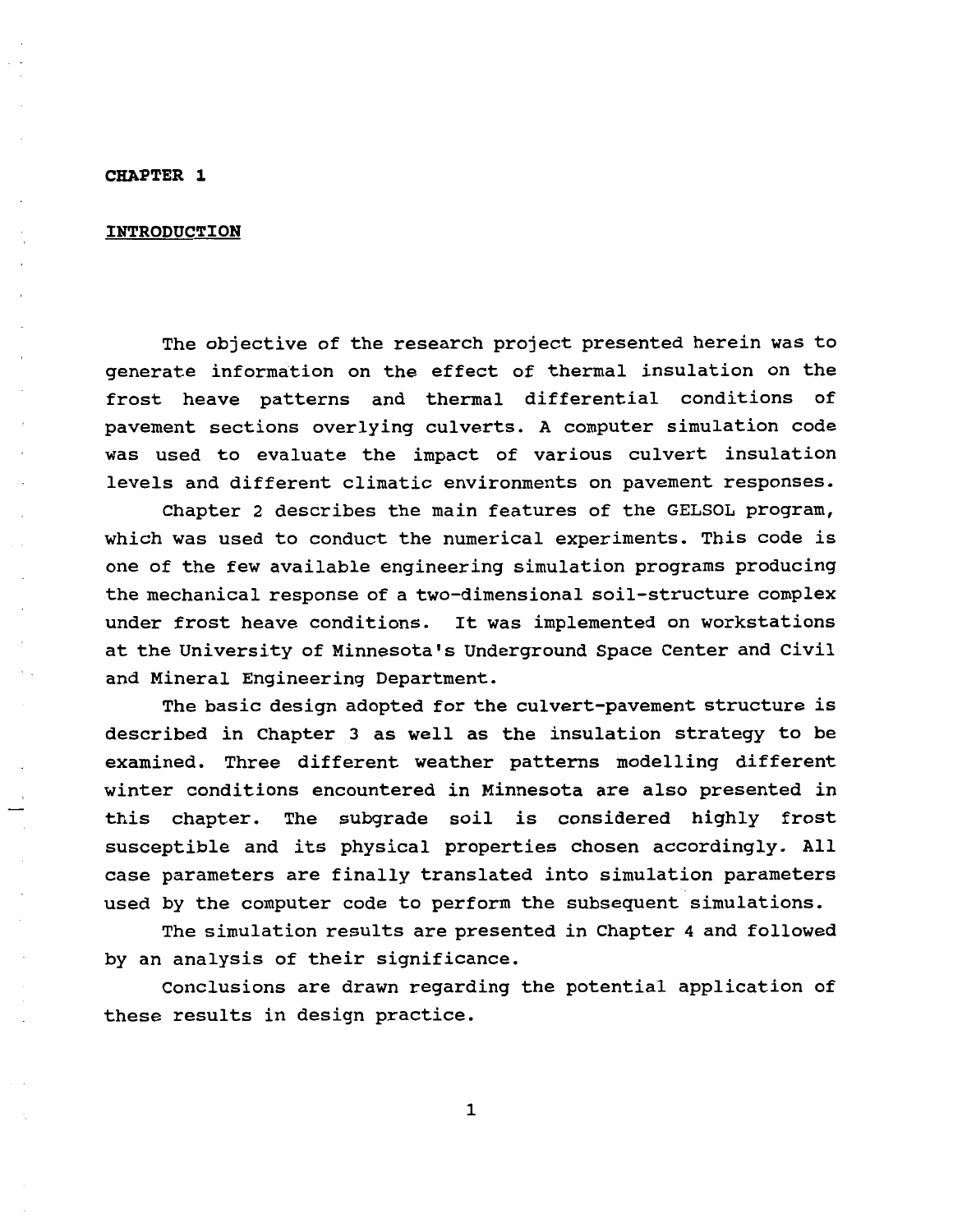#### **CHAPTER 2**

#### **DESCRIPTION OF THE SIMULATION CODE**

The **GELSOL** program used in this project was developed in France at the Laboratoire Central des Ponts et Chaussées, Paris (Blanchard and Frémond 1984, 1985) and was used at the Underground Space Center for two previous research projects (Hovan 1986, 1989) , both related to pavement applications.

The code is based on a continuum approach of the frost heave phenomena, and the governing equations are numerically solved in the finite element method framework. The principal assumptions leading to the model are the following:

- The soil is saturated, isotropic and non-saline.

- Fourier's law of heat conduction is assumed for the transfer of sensible heat, and the thermal conductivity depends on the temperature, making the heat transfer problem nonlinear.

- Heat transfer is affected by the latent heat released by pore water freezing at the frost front, which is thus a free boundary.

- The unfrozen water content of the frozen soil depends on temperature.

- Water accumulation in the frozen soil may be described by a constitutive law: the porosity rate is a known function of freezing temperature.

- Heat and mass transfers are coupled by the porosity constitutive law and the supply of latent heat to the freezing front by the water flow.

- Pore water pressure and water flow are related by Darcy's law.

 $\overline{2}$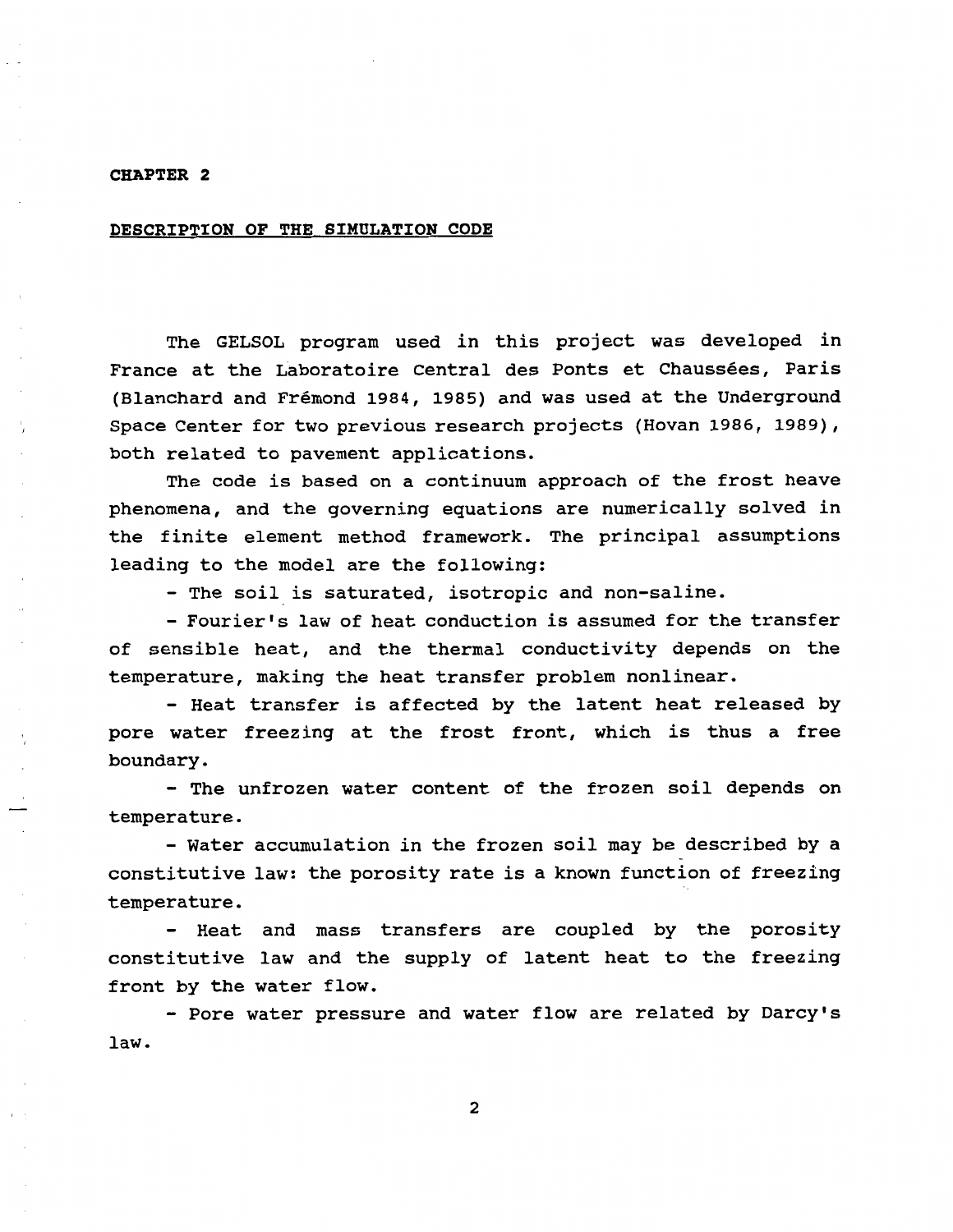- The frozen soil is a viscoelastic material for which mechanical properties depend on temperature.

- Stresses in the soil are small enough for the water accumulation in the frozen soil to be independent of the mechanical variables.

- All the computations are assumed to take place in a small strains theory framework: the variables are computed in an undeformed geometry.

Due to the assumed independence of the heat and mass transfer from the stresses in the soil, a first procedure computes the temperature distribution as well as the water movements, and a second one is devoted to the stress-strain analysis only.

As the numerical procedure is based on the finite element method, the soil domain is discretized into a triangular mesh.

The problem unknowns, namely the temperature, pore water pressure and soil displacements, are determined for each time step at the mesh nodes, which are the triangular elements vertices.

Once the soil domain is discretized into a triangular mesh, the code needs the following sets of parameters in order to perform the simulations:

- domain geometry description parameters
- material properties
- boundary conditions for the unknowns
- initial conditions for the unknowns
- time discretization parameters

The following chapter describes the cases studied in terms of basic design characteristics, insulation levels and weather patterns. Also detailed are the simulation parameters deduced from these assumptions.

 $\overline{\mathbf{3}}$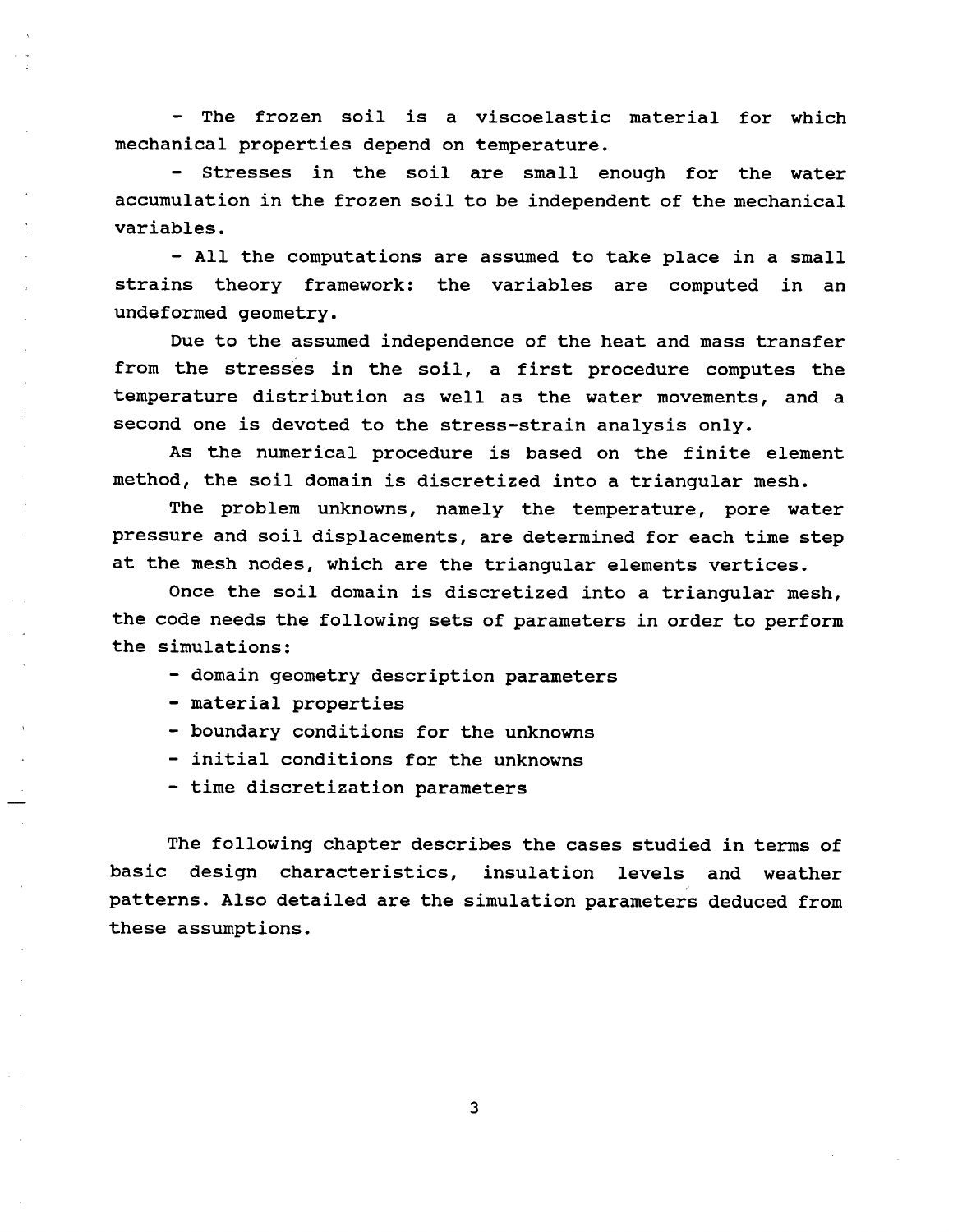#### **CHAPTER 3**

#### **CASE AND SIMULATION PARAMETERS DESCRIPTION**

#### **3.1. Culvert and pavement structure basic design.**

**A diagram of the design adopted for this study is shown in Figure 1. It consists of a concrete culvert (24-inch inside diameter, 30-inch outside diameter) placed 48 inches below grade in a uniformly frost-susceptible field soil, under a 10-inch bituminous pavement.** 



**Figure 1. Pavement-culvert basic design.**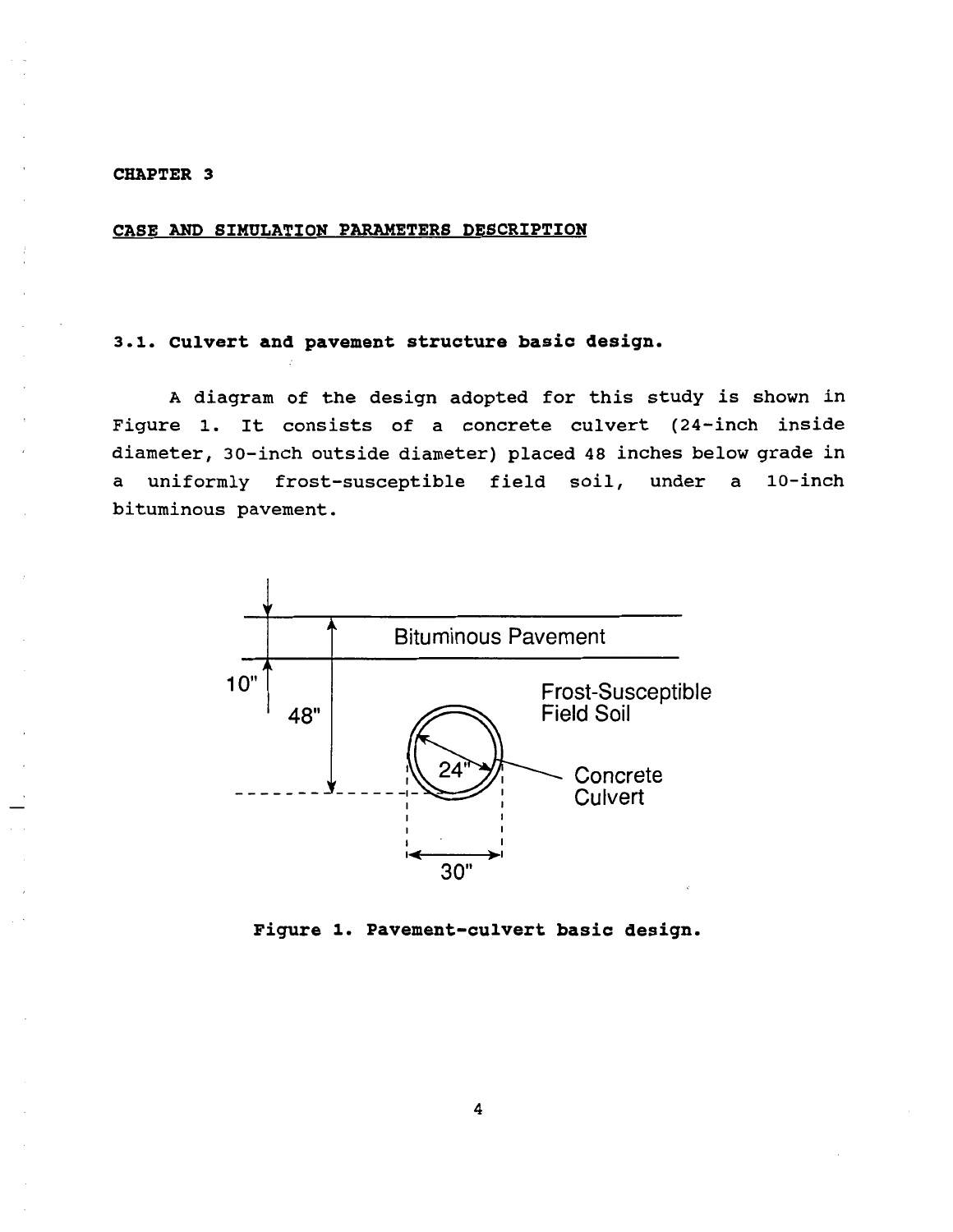# 3.2. Insulation strategy.

**The insulation strategy examined in this project consists of a circular insulating layer wrapped around the culvert (Figure 2). Three different values of the insulation thickness are considered: 1 inch, 2 inches, and 3 inches.** 

**These insulation strategy cases as well as their associated simulation nomenclature are summarized in Table 2, Section 3.4.** 



**Figure 2. Circular insulation strategy.**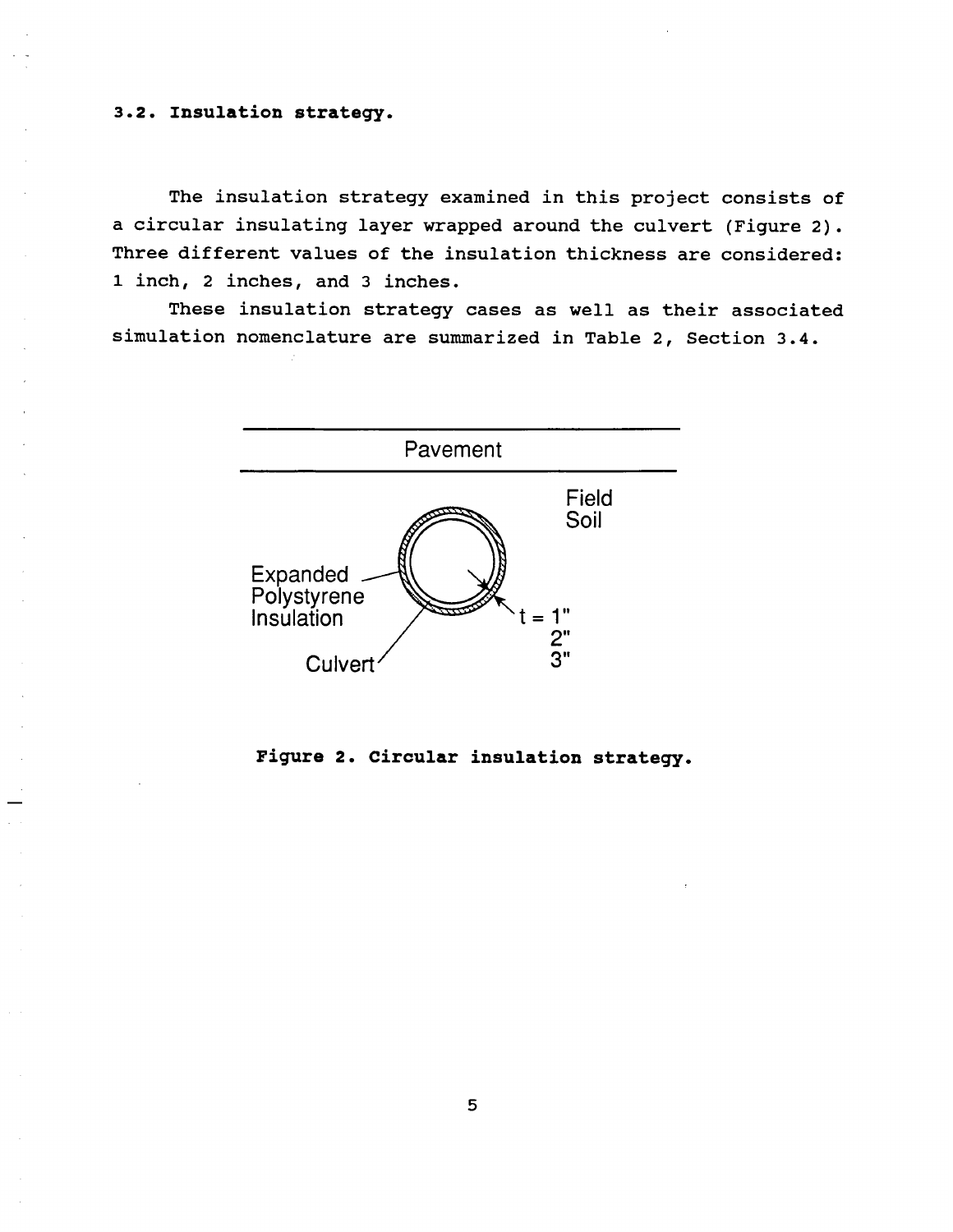## **3.3. Weather patterns.**

Three different freezing patterns are chosen in terms of freezing index versus time relationship (Figure 3). In all cases the mark 3060ºF.days (1700ºC.days) is reached at the end of the freezing period. The current design freezing index for Central Minnesota is 3000ºF (1667ºC) (Labs et al. 1988).

In the **late** freezing pattern, high value freezing indices are reached later than in the **average** freezing pattern, and therefore at the end of the season temperatures for the late freezing pattern are lower than those for the average freezing pattern. It is exactly the reverse case for the **early** freezing pattern, where temperatures decrease earlier in the first part of the season but also increase earlier toward thawing. For a precise description of the temperature histories associated with the different patterns, see Figures 5 through 7 in Section 3.4.



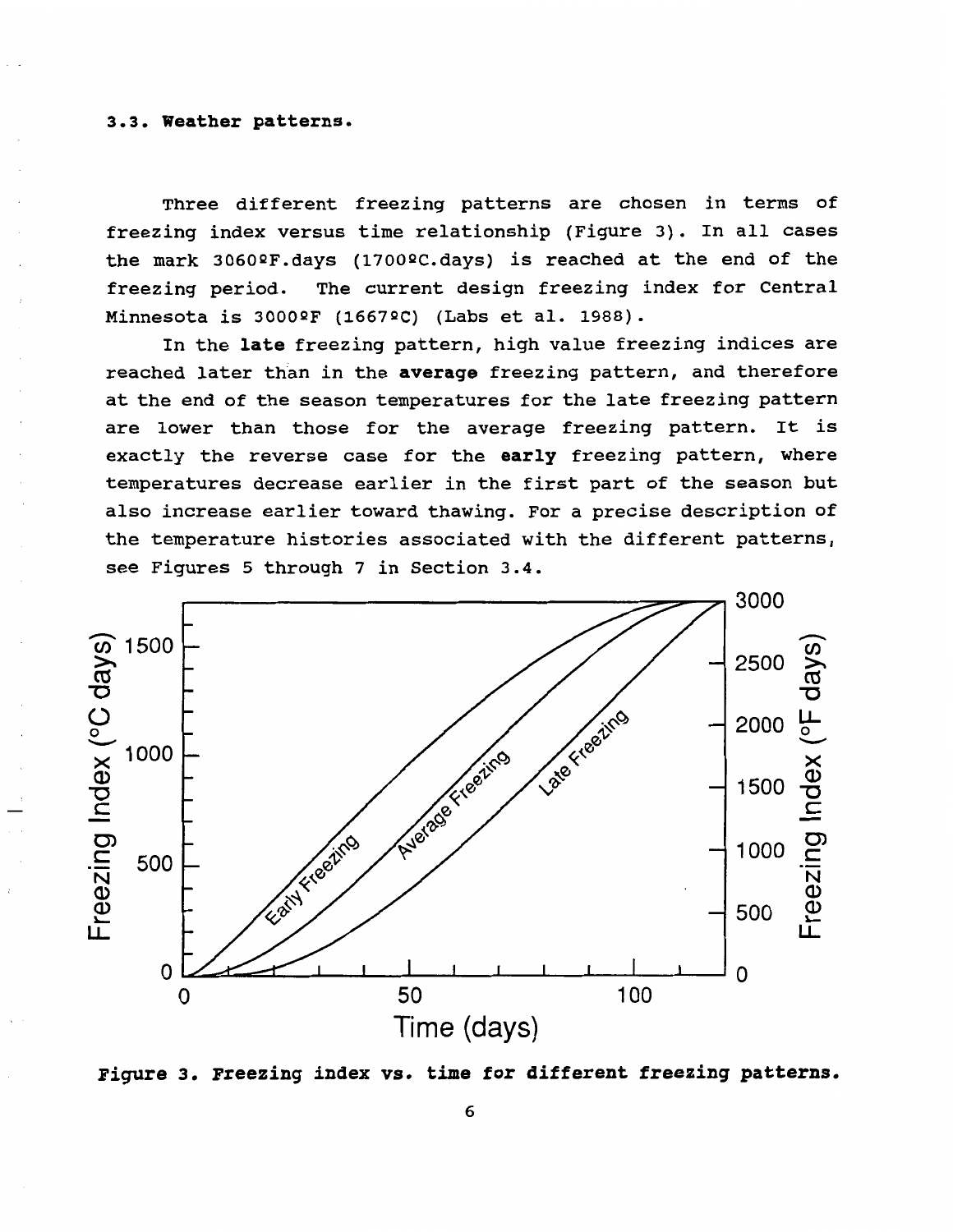# **3.4. Bimulation parameters.**

Geometrical characteristics for the simulations' soil domain are given in Figure 4. This figure shows the pavement and culvert characteristics mentioned earlier as well as the size of the soil domain considered to be representative of the field situation (a **9**  foot-wide, 13-foot-deep block of soil is thought to be sufficient in this case). Figure 4 illustrates that, because of the symmetry of the problem, only half of the culvert is considered in the simulations, provided that the boundary conditions are carefully chosen on the symmetry axis.





 $\overline{7}$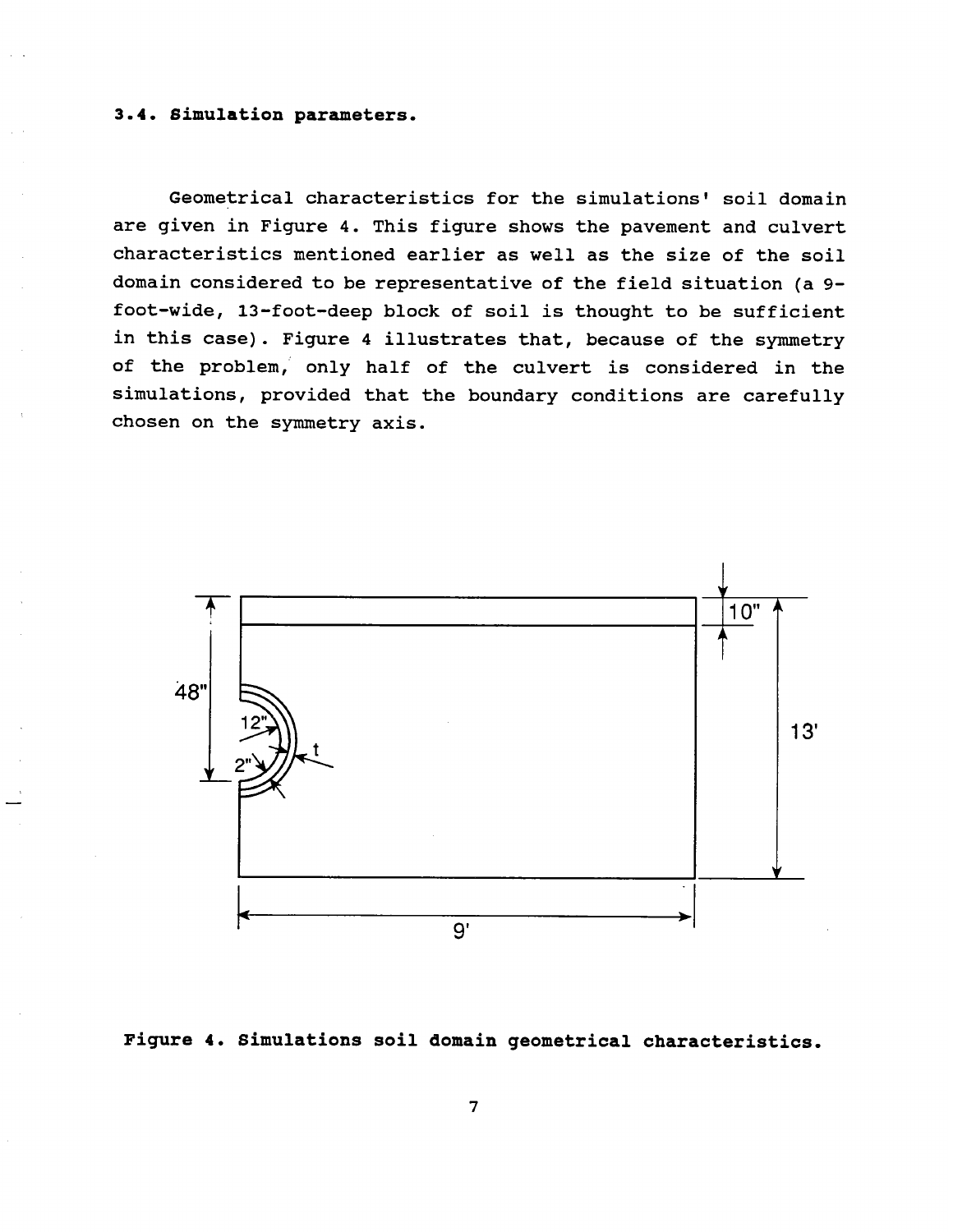The nominal properties for concrete and the characteristics of a typical frost-susceptible soil, Fairbanks loam, are listed in Table 1 and are used in the simulations<sup>1</sup>.

| Material properties                | Concrete       | Fairbanks<br>Loam | Expanded<br>Polystyrene |  |
|------------------------------------|----------------|-------------------|-------------------------|--|
| Dry density<br>pcf                 | 144            | 100               | 2.5                     |  |
| $\left(\frac{kg}{m^3}\right)$      | (2, 300)       | (1600)            | (40)                    |  |
| Water content<br>(3)               | 3              | 25                | $\mathbf 0$             |  |
| Unfrozen thermal<br>conductivity   |                |                   |                         |  |
| BTU-in/sqft-hr-ºF                  | 11.76          | 11.76             | 0.249                   |  |
| $(W/m.$ $2C)$                      | (1.7)          | (1.7)             | (0.036)                 |  |
| Frozen thermal<br>conductivity     |                |                   |                         |  |
| BTU-in/sqft-hr-ºF<br>$(W/m.$ $2C)$ | 13.15<br>(1.9) | 14.53<br>(2.1)    | 0.249<br>(0.036)        |  |

#### **Table 1. Material properties for the simulations.**

Additional frost-susceptibility data are drawn from Hovan (1986) and Duquennoi (to be published) .

The boundary conditions are the following:

- The bottom boundary is under a fixed water pressure, arbitrarily set to zero. Its displacements are set to zero and its temperature is set to 9ºC (48ºF), which is a reasonable Minnesota deep ground temperature.

All material properties as well as the major part of the results presented herein are also given in the metric system because of the input/output format of the simulation code.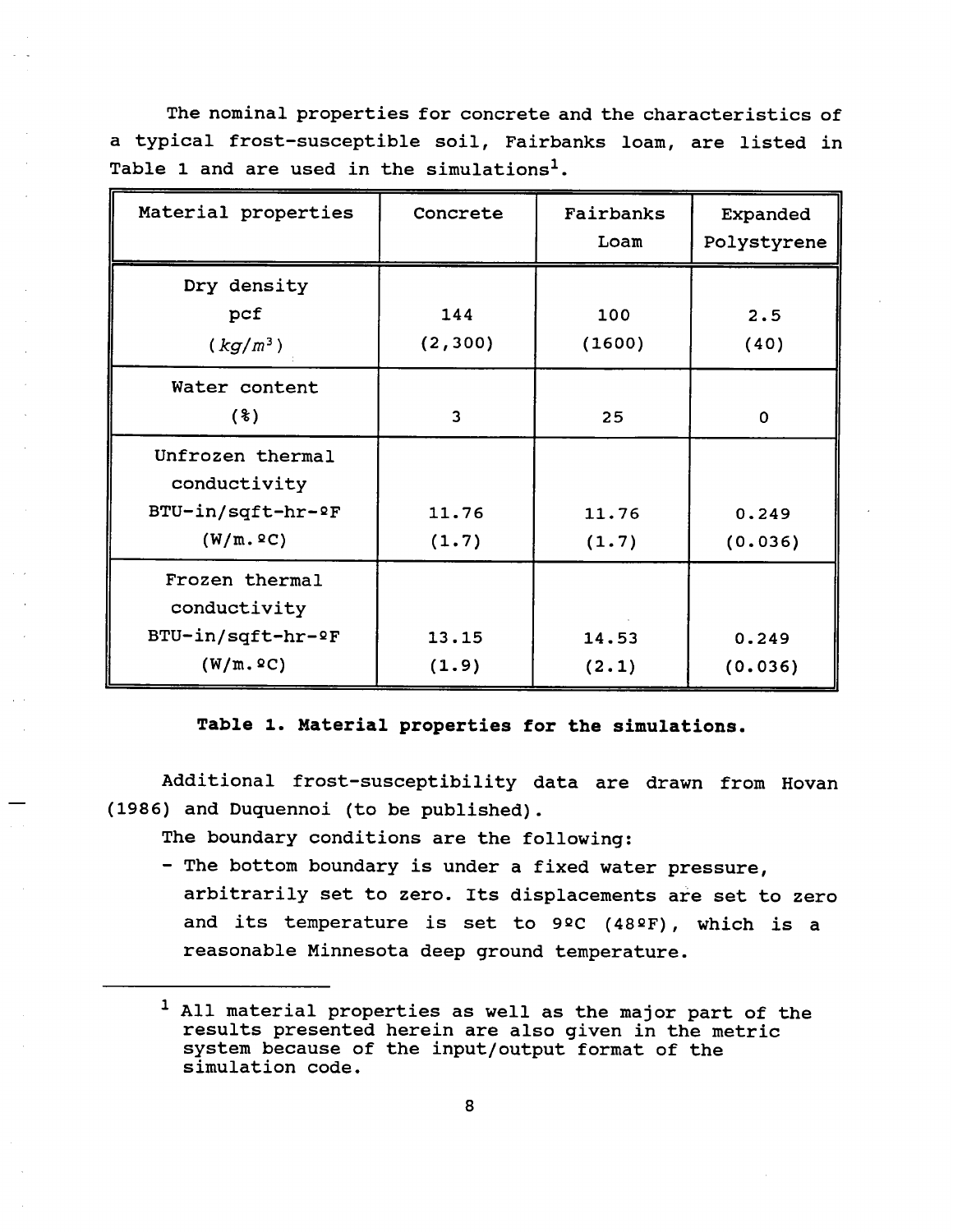- **The right side boundary is adiabatic and nonpermeable. Its horizontal displacements are set to zero and its vertical displacements are free.**
- **The top boundary is nonpermeable, free from any force or fixed displacement, and its temperature varies according to Figures 5 through 7 for one of each freezing patterns.**
- **The left side boundary except for the inside of the culvert is adiabatic and nonpermeable. Its vertical displacements are free and its horizontal displacements are set to zero.**
- **The inside of the culvert is nonpermeable and free from any force or fixed displacement. Its temperature follows the same pattern as the top boundary.**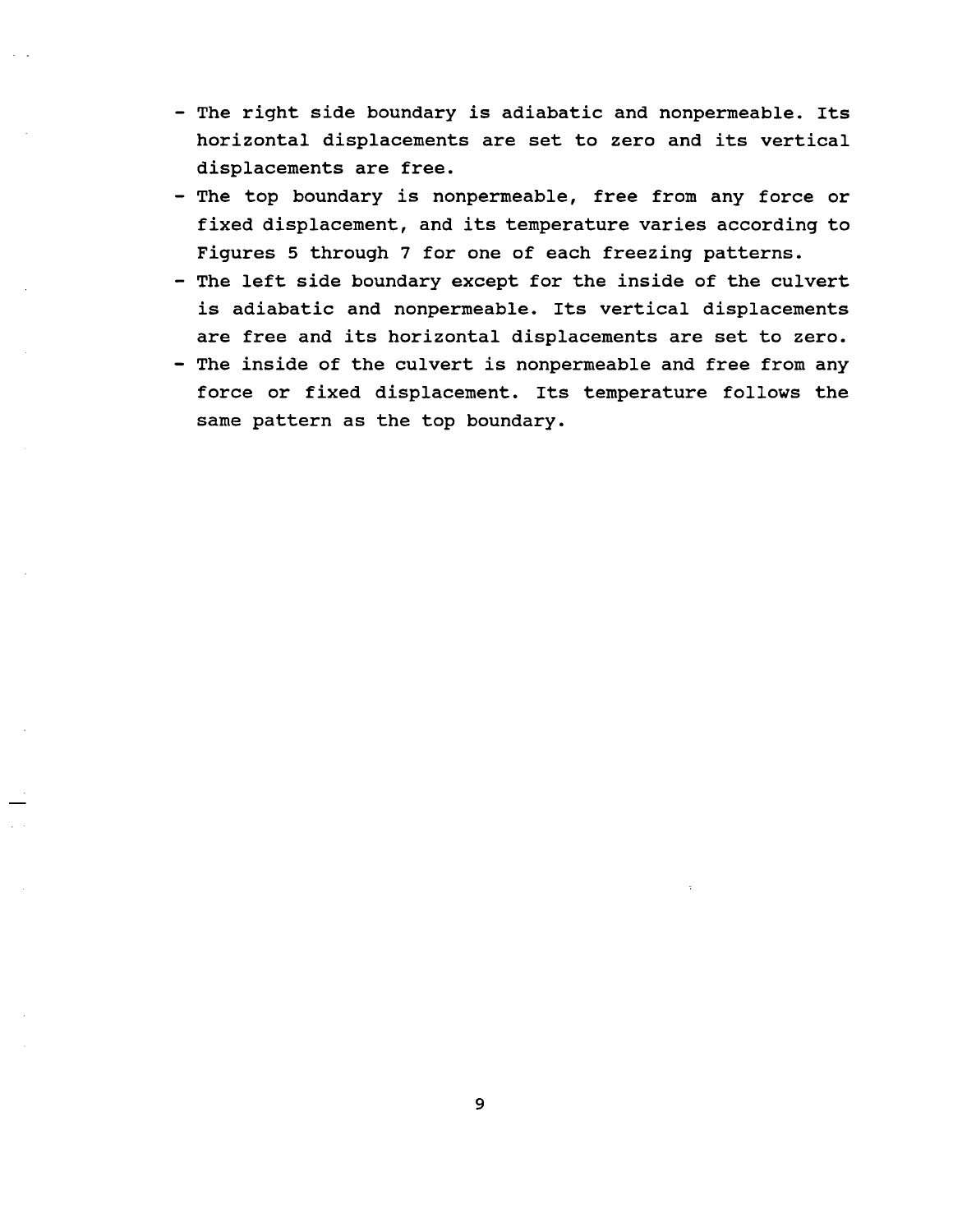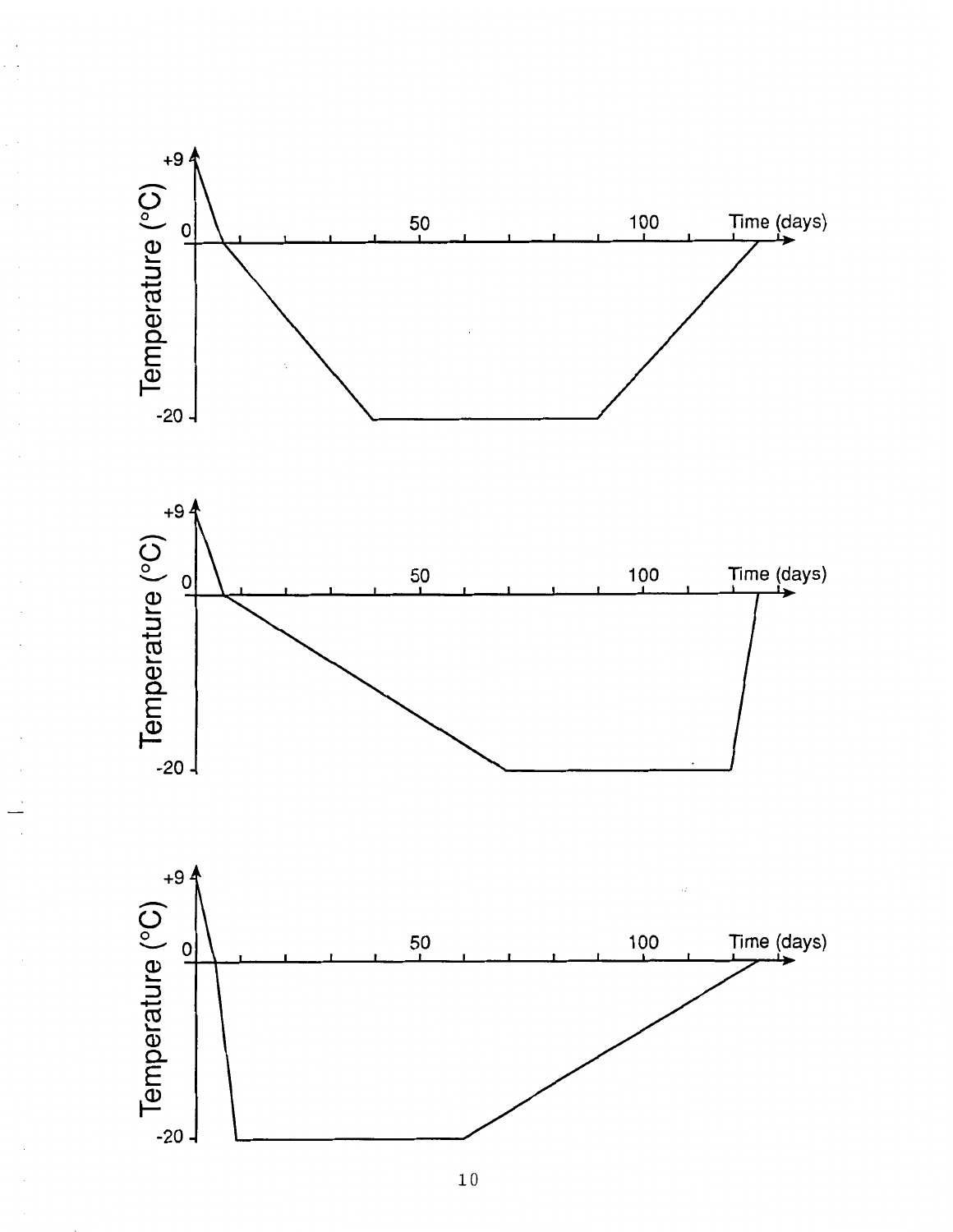The initial temperature of the soil domain is set to 9ºC, its initial pressure and displacement field to zero.

|  |                        |  | Table 2 summarizes the different simulations performed and |  |
|--|------------------------|--|------------------------------------------------------------|--|
|  | their characteristics. |  |                                                            |  |

| Insulation<br>position | Thickness                                                                                                                                                                    | Width<br>(if horiz.) | Freezing<br>pattern                                                              | Simulation<br>name                                                                                               |
|------------------------|------------------------------------------------------------------------------------------------------------------------------------------------------------------------------|----------------------|----------------------------------------------------------------------------------|------------------------------------------------------------------------------------------------------------------|
| No<br>insulation       |                                                                                                                                                                              |                      | Average<br>Early<br>Late                                                         | 00 a<br>00 e<br>00 1                                                                                             |
| Circular               | 1 <sup>11</sup><br>1 <sup>n</sup><br>1 <sup>11</sup><br>2 <sup>11</sup><br>2 <sup>11</sup><br>2 <sup>11</sup><br>3 <sup>ii</sup><br>$3^{\prime\prime}$<br>$3^{\prime\prime}$ |                      | Average<br>Early<br>Late<br>Average<br>Early<br>Late<br>Average<br>Early<br>Late | $c$ 01 a<br>$c$ 01 $e$<br>$c$ 01 l<br>$c$ 02 a<br>$c$ 02 $e$<br>$c$ 02 $1$<br>$c$ 03 $a$<br>c 03 e<br>$c$ 03 $1$ |

# Table 2. Simulation nomenclature and characteristics.

Each simulation is performed until either the end of the calculation interval (125 days) or the beginning of the thawing period (characterized by the recession of the freezing front). This test is performed in order to avoid thawing simulations which are not, with the present model, as reliable as the freezing ones.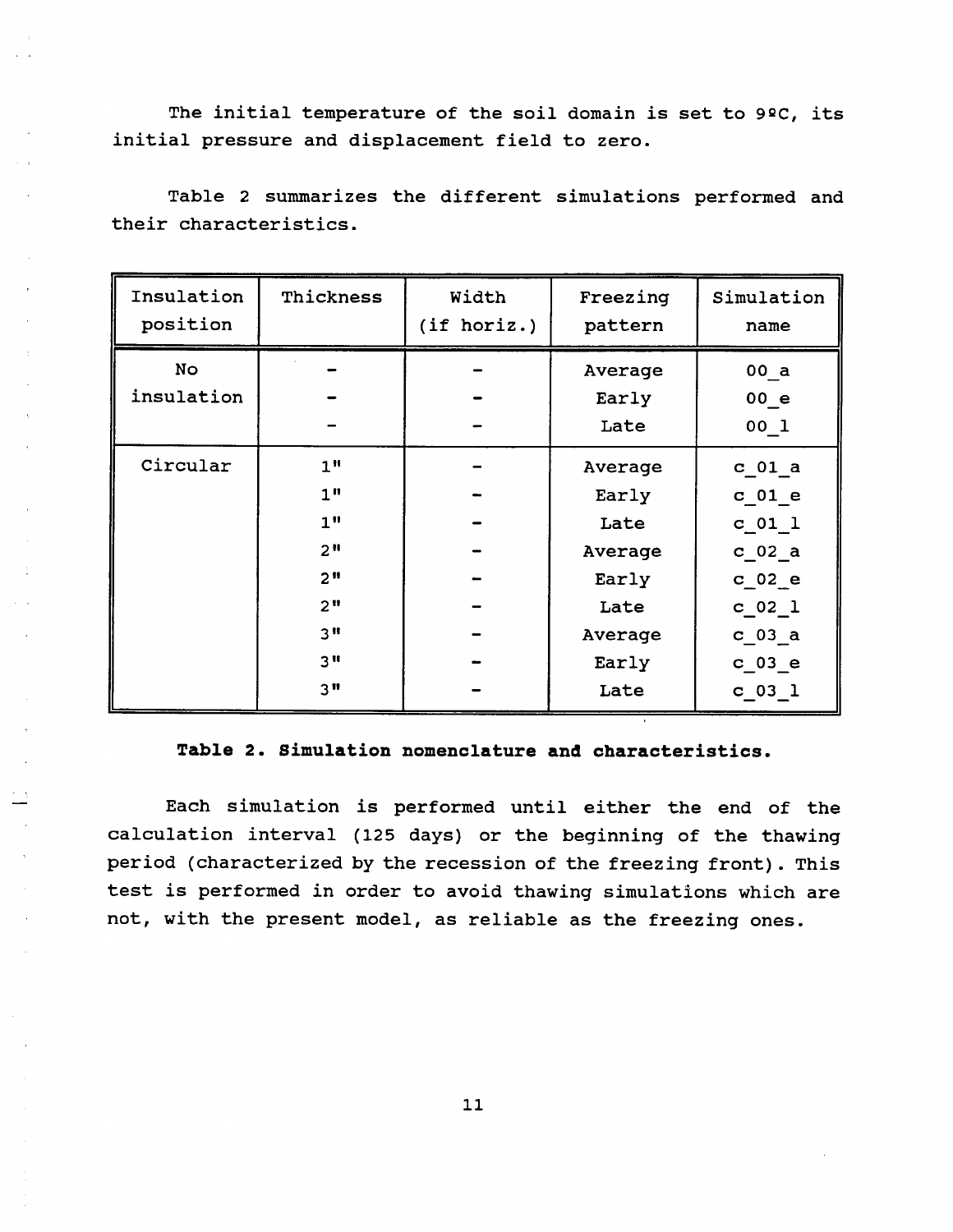**CHAPTER 4** 

# **RESULTS PRESENTATION AND ANALYSIS**

## **4.1. Thermal differentials.**

**Safety is the first factor which must be examined in this study. Using thermal insulation to lessen frost propagation in frost-susceptible soils requires the monitoring of temperatures at the pavement surface in order to avoid the thermal differential situation, which may trigger differential ice formation on the pavement. Thus, the temperature is checked at each node of the pavement surface and an output flag is activated each time freezing and non-freezing temperatures appear together on the surface.** 

**Among all the simulations, only the case without insulation**  under a late freezing pattern (00\_1) produced such a thermal **differential at day 8. Table 3 lists the temperature of the pavement surface versus distance from the culvert centerline at that time.** 

| (m)       | $x$   8'10' <sup>2</sup> "   7'4' <sup>2</sup> "   3'28' <sup>2</sup> "   4'   35 <sup>1</sup> <sup>2</sup> "   12' <sup>2</sup> "  <br>$(2.7)$ $(2.25)$ $(1.8)$ $(1.35)$ $(0.9)$ $(0.51)$ $(0.17)$ $(0)$ |                                                          |  | $6\frac{3}{4}$ |  |
|-----------|-----------------------------------------------------------------------------------------------------------------------------------------------------------------------------------------------------------|----------------------------------------------------------|--|----------------|--|
| ጥ<br>∥ ºC |                                                                                                                                                                                                           | $0.24$   0.24   0.24   0.23   0.18   0.07   -0.02  -0.01 |  |                |  |

**Table 3. Temperature T vs. distance x from culvert centerline**  showing thermal differential at day 8 of simulation 00 1.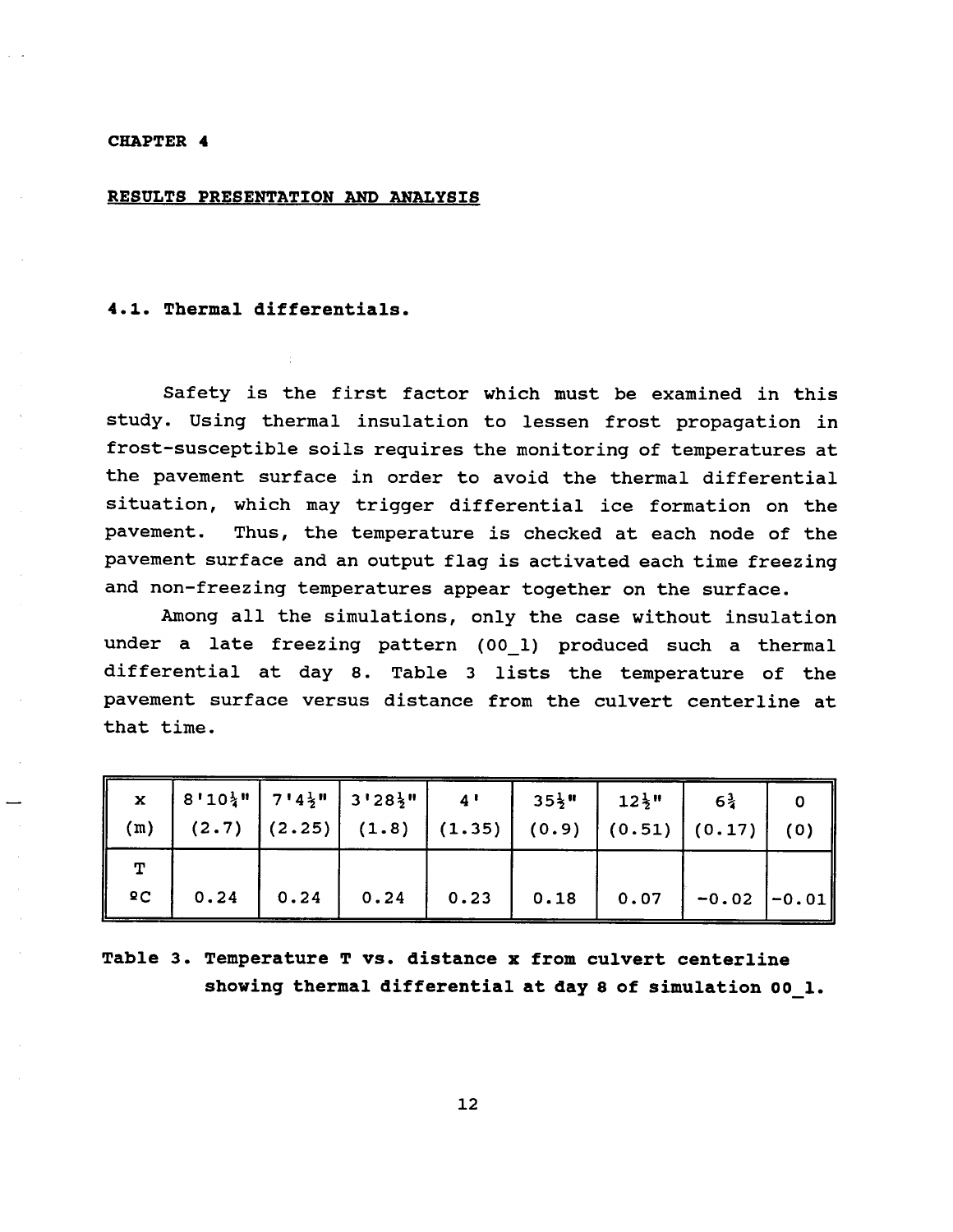Noting that the results above are given on half the structure, one can notice that the width of the thermal differential area does not exceed 1 meter, which provides safe road conditions for most vehicles. In all the other simulations, no thermal differential involving both freezing and non-freezing temperatures was detected.

However, the temperatures exhibited in this case are all very close to the freezing temperature. Further studies are needed to predict more accurately if this thermal differential is sufficient to cause differential ice formation on the pavement under conditions of alternating freezing and thawing air temperatures.

**4.2. Slope variance.** 

At each time step of a simulation a displacement vector is produced for each node of the finite element mesh. The raw data consisting of displacements for pavement surface nodes are inconvenient to represent and interpret.

A commonly used variable describing the roughness (or loss of serviceability) of a given pavement section profile is the slope variance2 (AASHTO Road Test 1962) . It basically quantifies the amount from which a given pavement profile deviates from a straight profile. Once it is shown through the estimation of the slope variance that the pavement section over the culvert presents an intolerable roughness because of frost heave, it is then reasonable to examine a potential failure of the pavement structure. However, as long as the pavement section exhibits an admissible slope variance, it is thought that the pavement structure is not susceptible to fail from frost heave effects.

 $2$ The slope variance sv of a given pavement section is given by equation (I), p. 14, where n is the number of sampled slopes which are measured along the pavement section,  $s_i$  is sampled slope #i and  $\bar{s}$  is the average slope for the pavement section.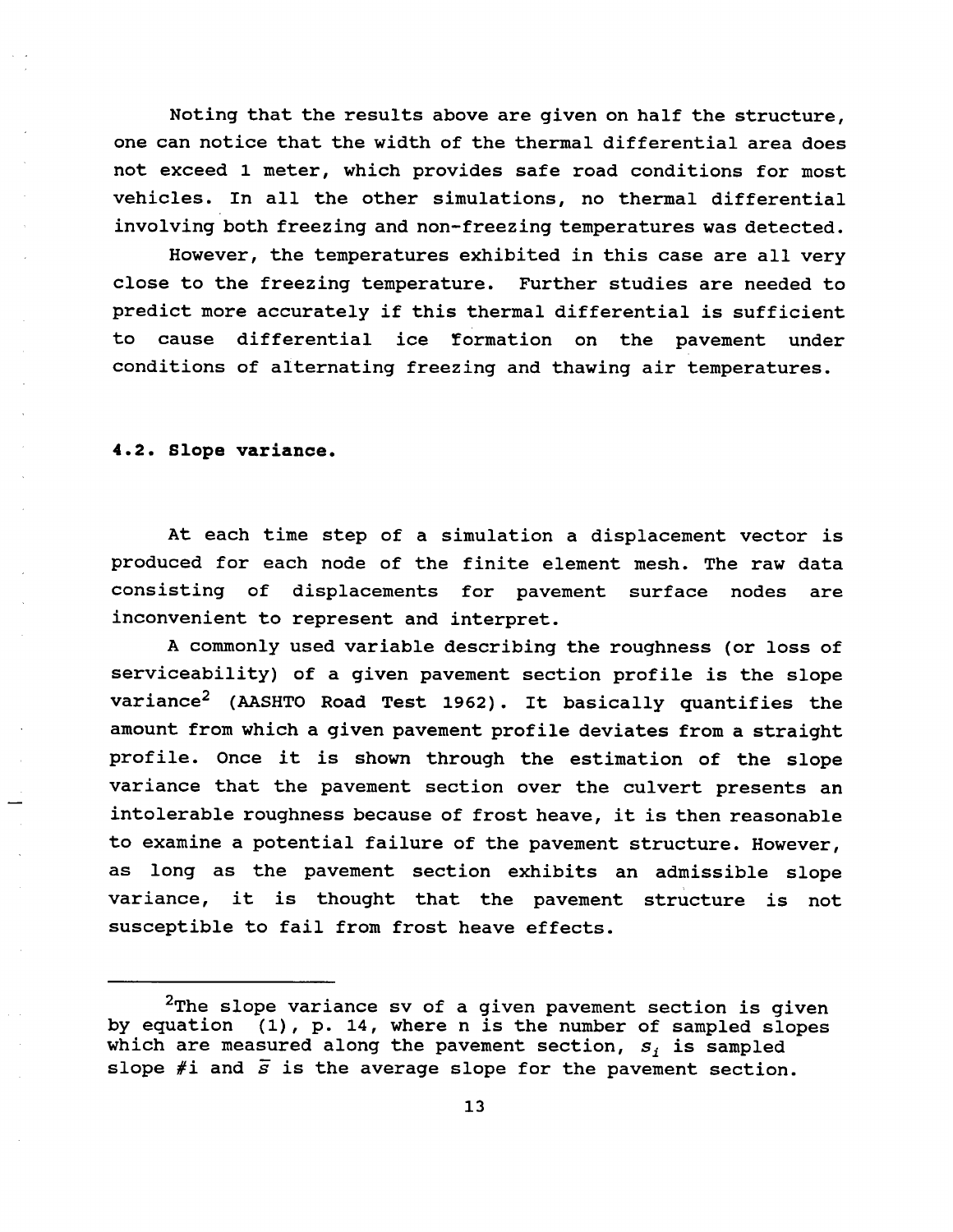**Experimental field data presented in the AASHTO Road Test (1962) show a relationship between slope variance and pavement serviceability rating. It is clear from these data that a slope variance lower than 20% does not correspond to serviceability ratings less than 2.5 (on a scale from 0 to 5).** 

**It is possible to compute a slope variance for the simulated pavement section using the mesh nodes displacements at each time**  step. An elemental slope  $s_i$  is computed between two displaced **nodes. The pavement section slope variance, noted sv, is then at a given time step:** 

$$
SV = \frac{1}{n} \frac{\sum_{i=1}^{n} (\bar{s} - s_i)^2}{\bar{s}^2},
$$
 (1)

**where n is the number of elemental slopes (number of intervals**  separating the pavement surface nodes), and  $\vec{s}$  is the average slope **for the pavement section.** 

**Figures 8 through 14 show the evolution of the slope variance for each simulation case throughout the representative part of the simulation (i.e., for simple freezing, the calculation stopped at the outbreak of thawing). The results in these figures are plotted versus freezing index, which is thought to be the major climatic influence of frost propagation. Freezing-index-based plots are also designed to avoid the bias of a time-based plot, which would be irrelevant in this study since the freezing index at a given time is different for two distinct weather patterns.** 

**The conclusions drawn from these results can be grouped in two different categories and are presented in Sections 4.3 and 4.4.**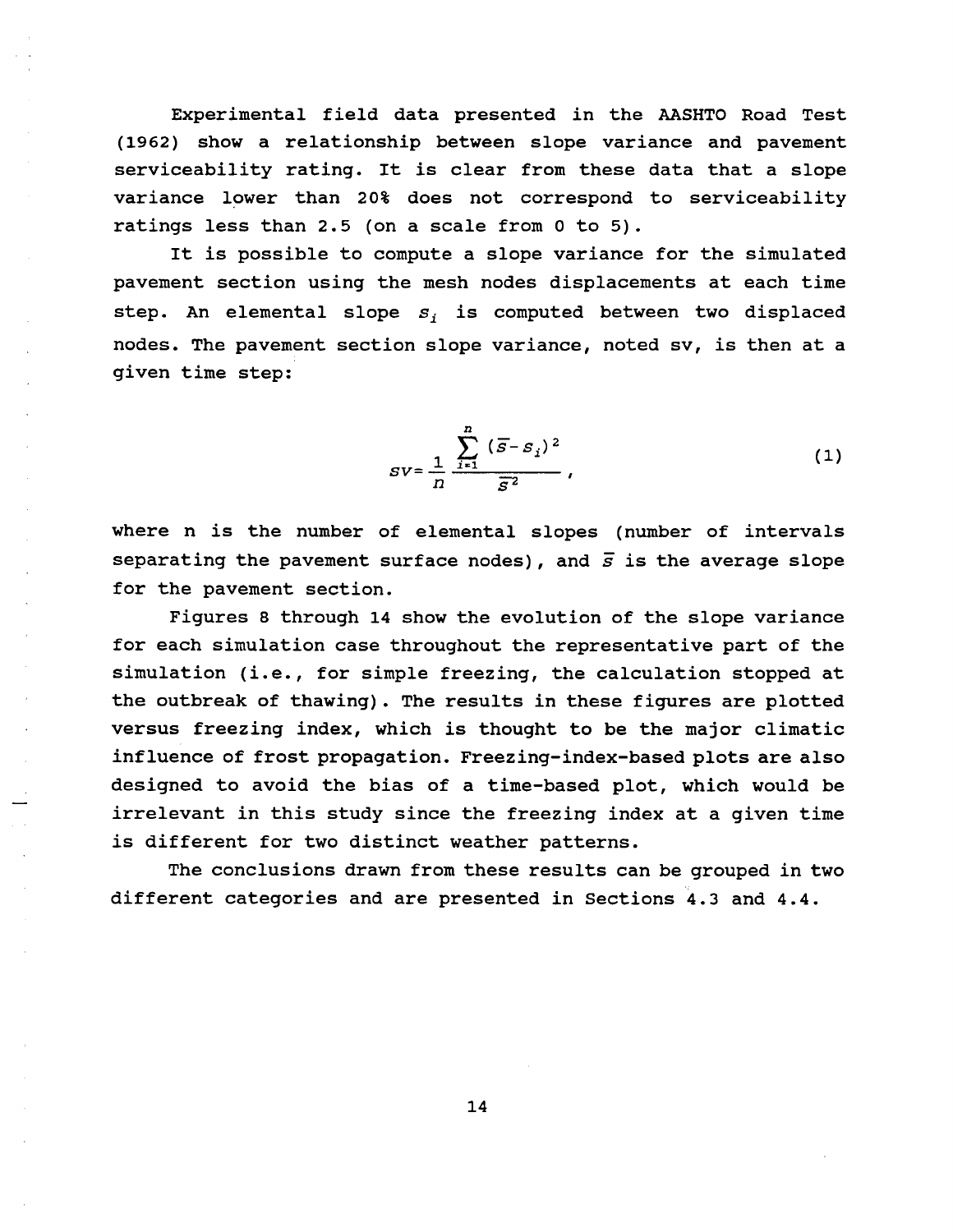

 $\mathcal{L}_{\mathcal{A}}$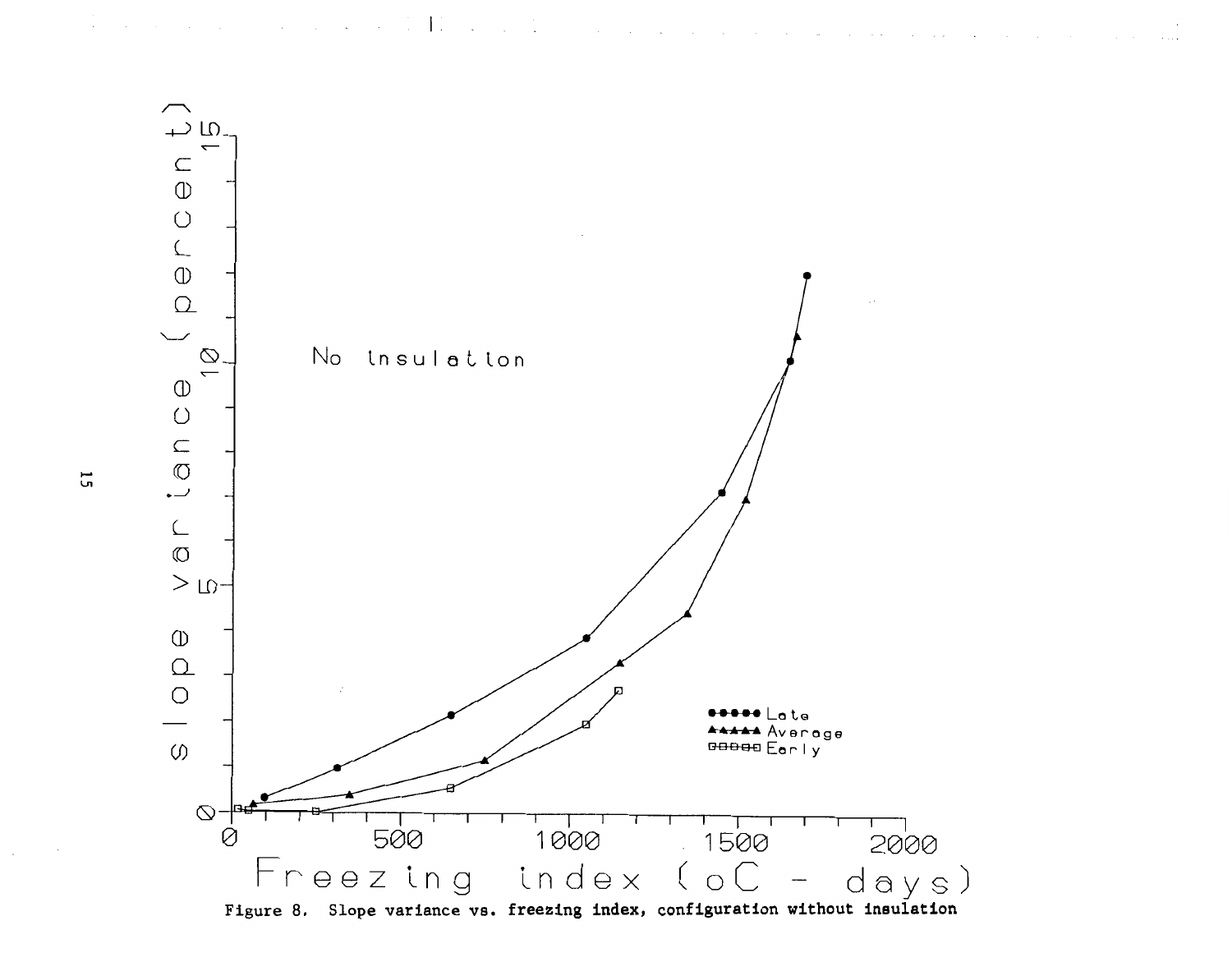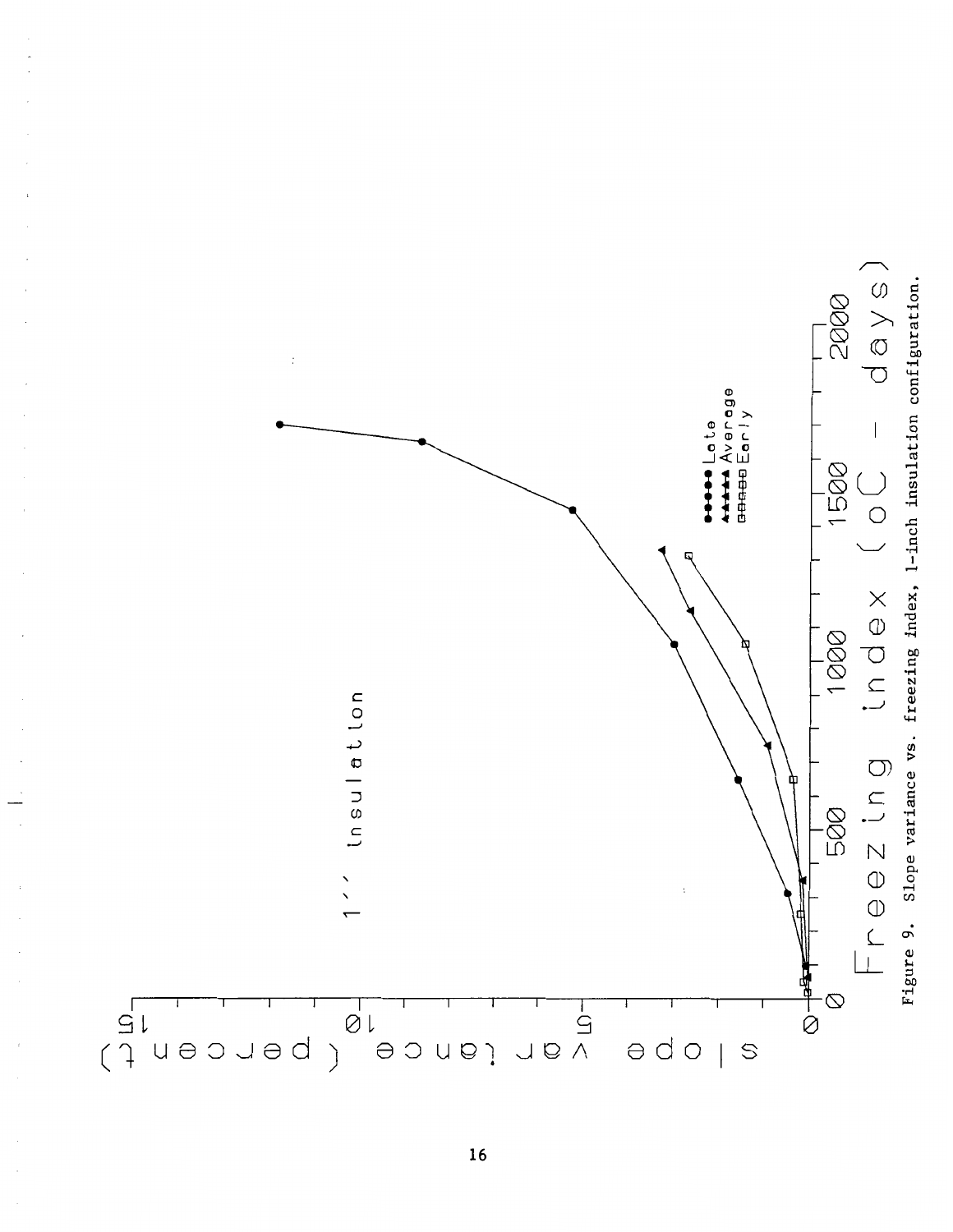

 $\frac{17}{2}$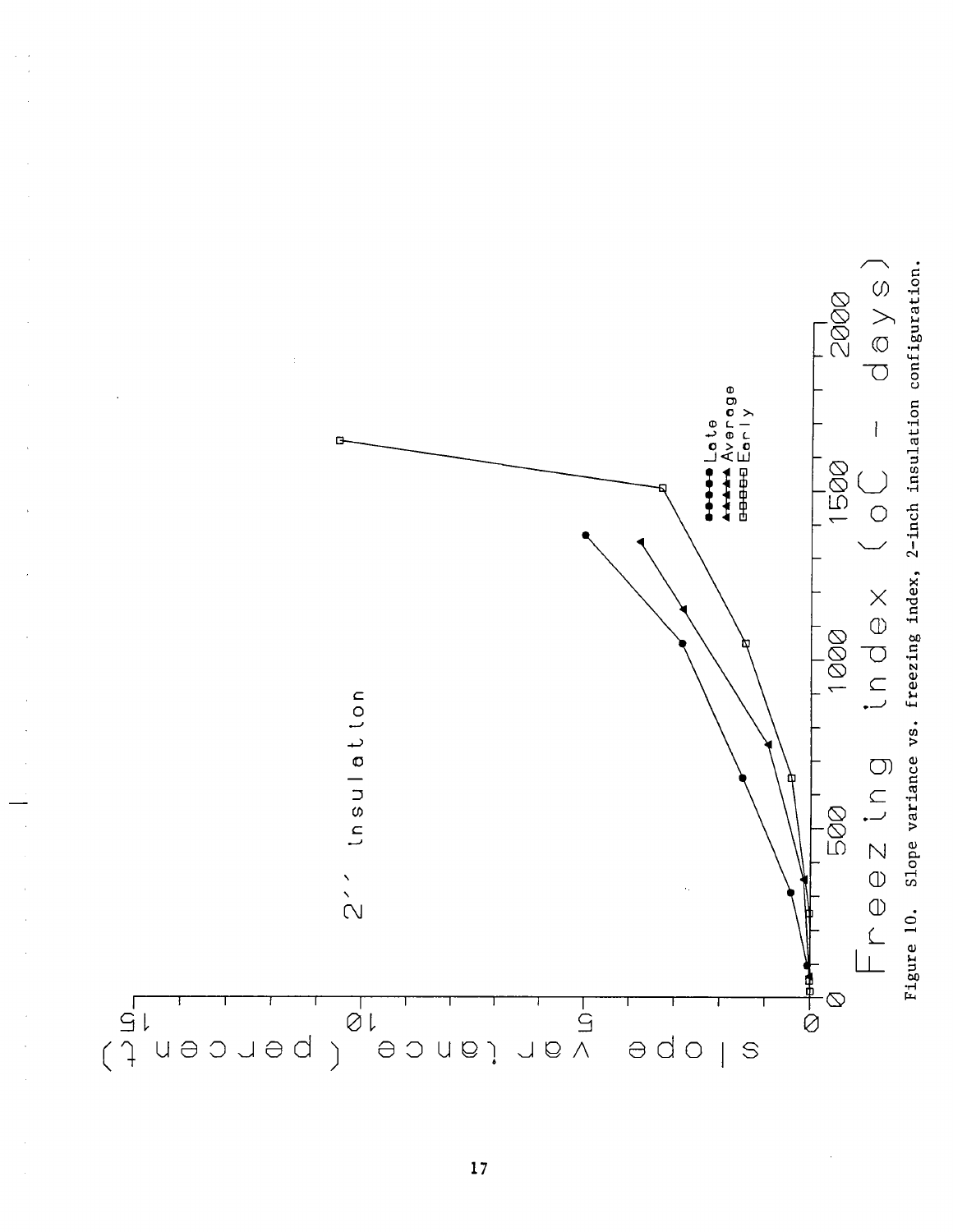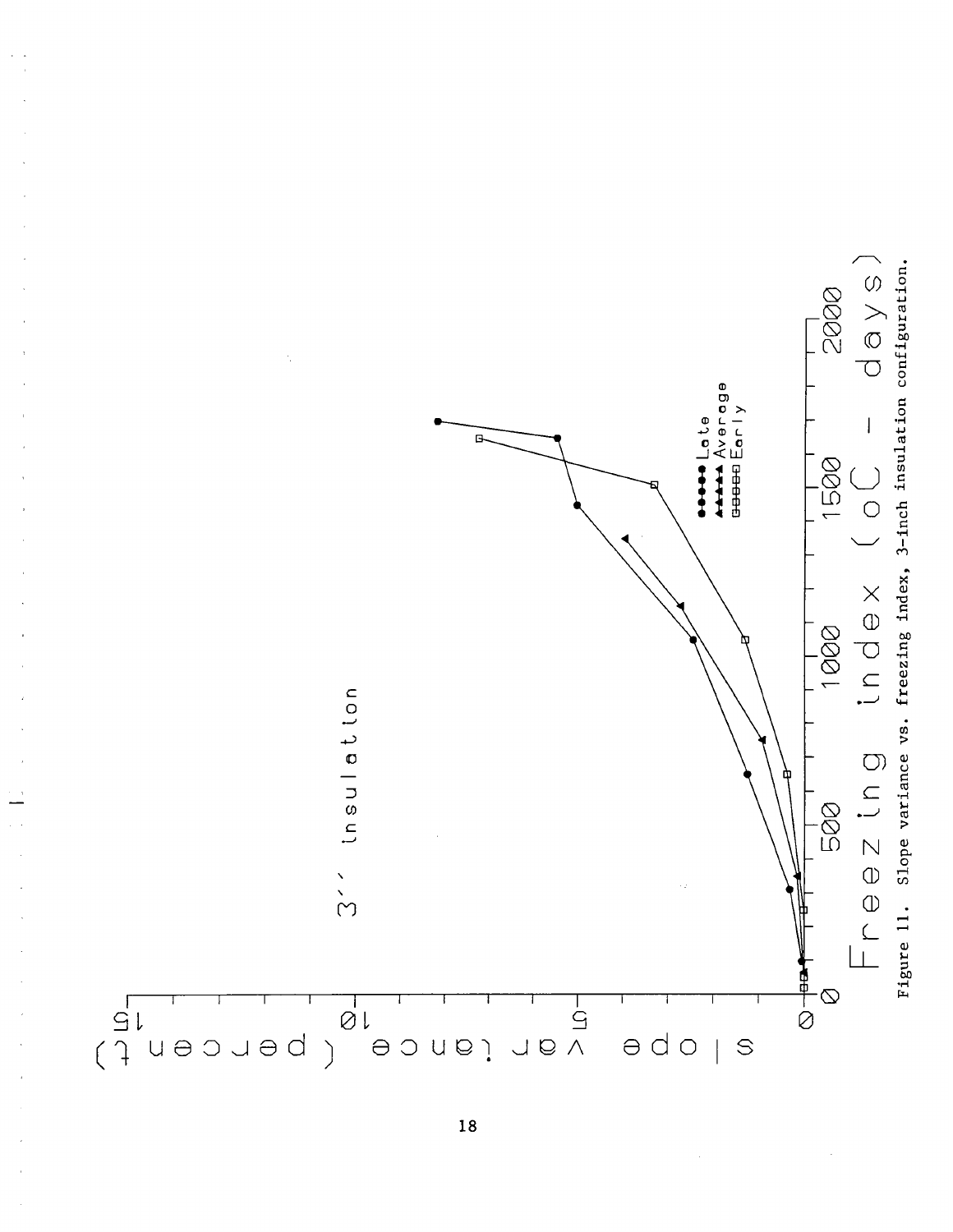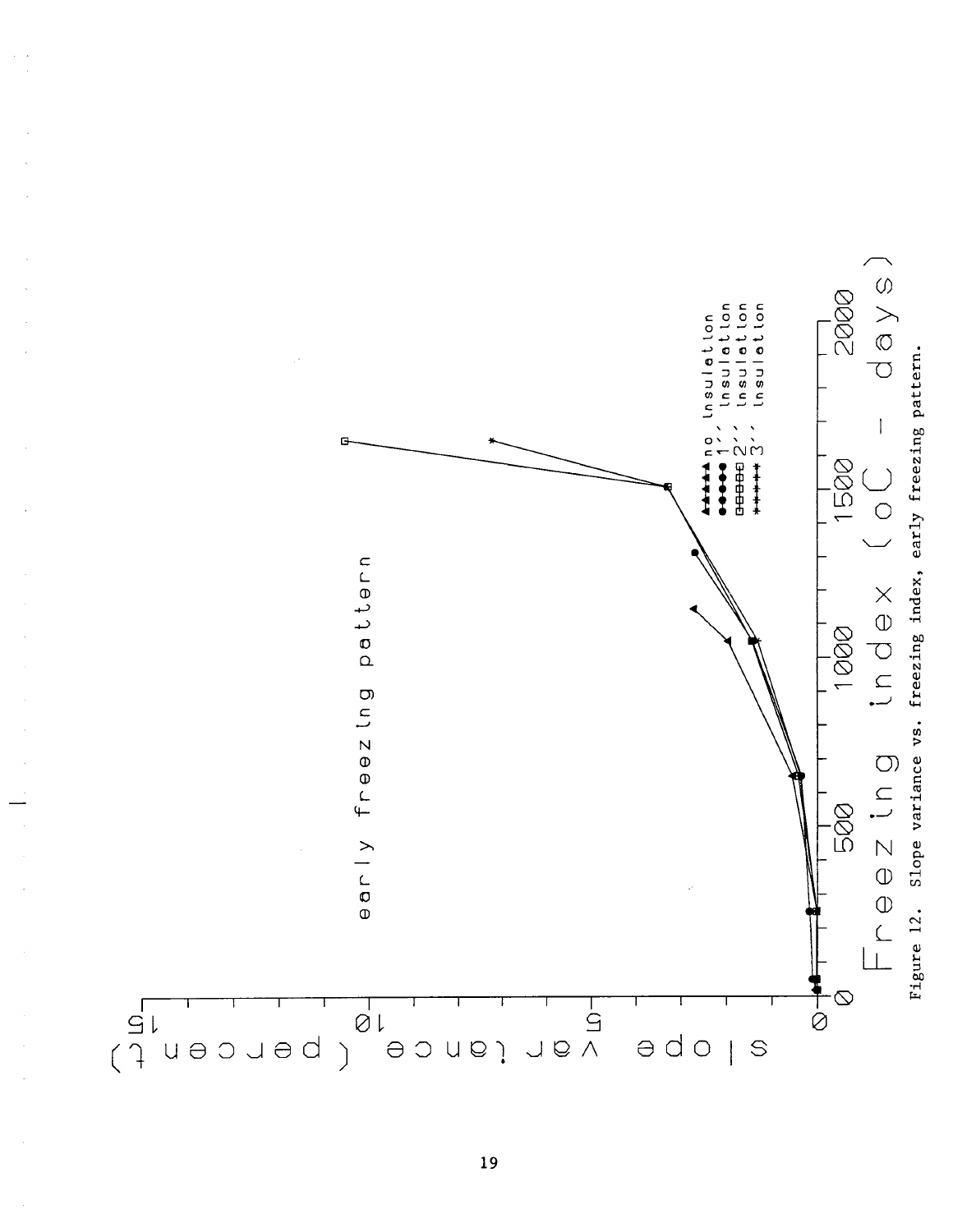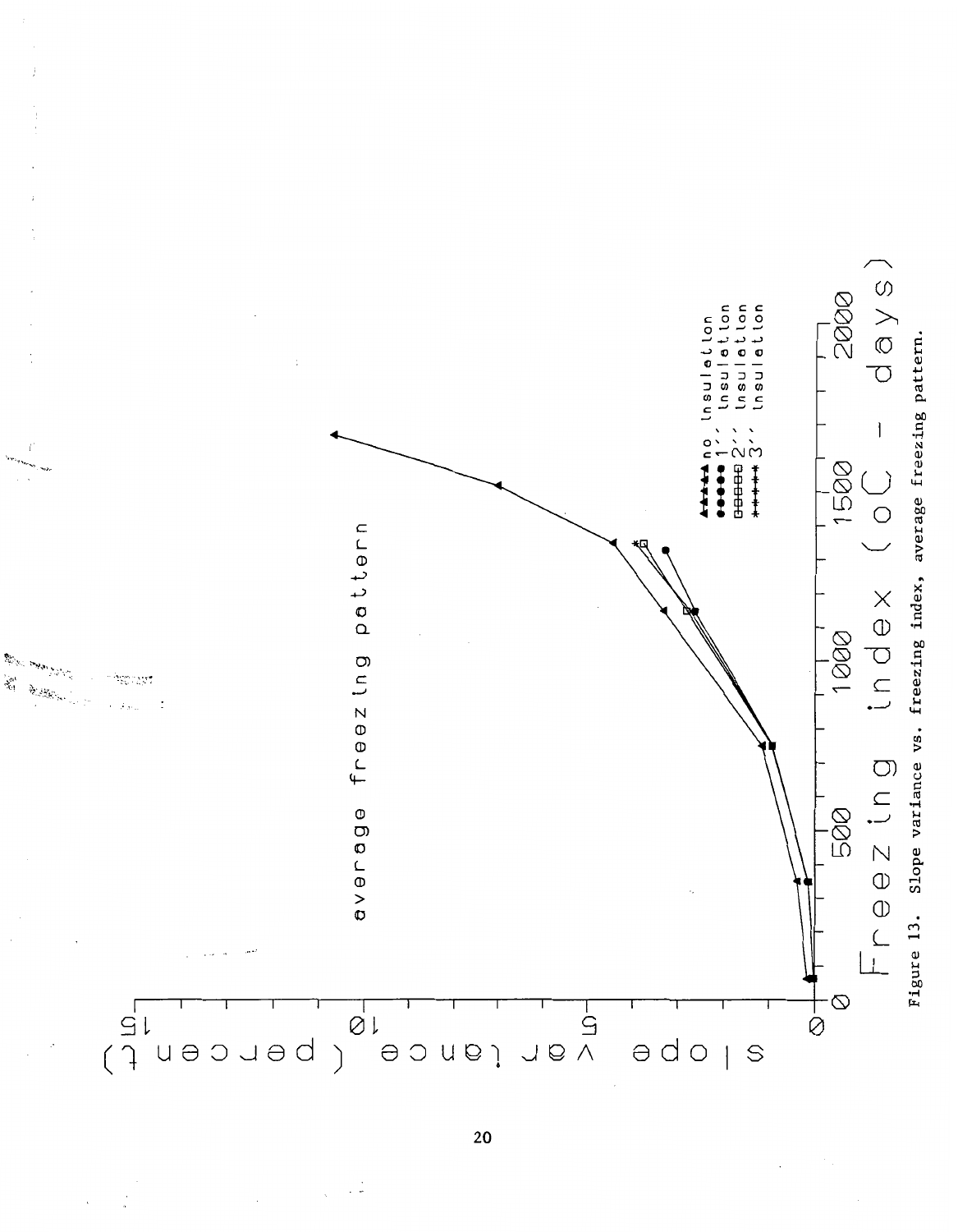

 $\overline{21}$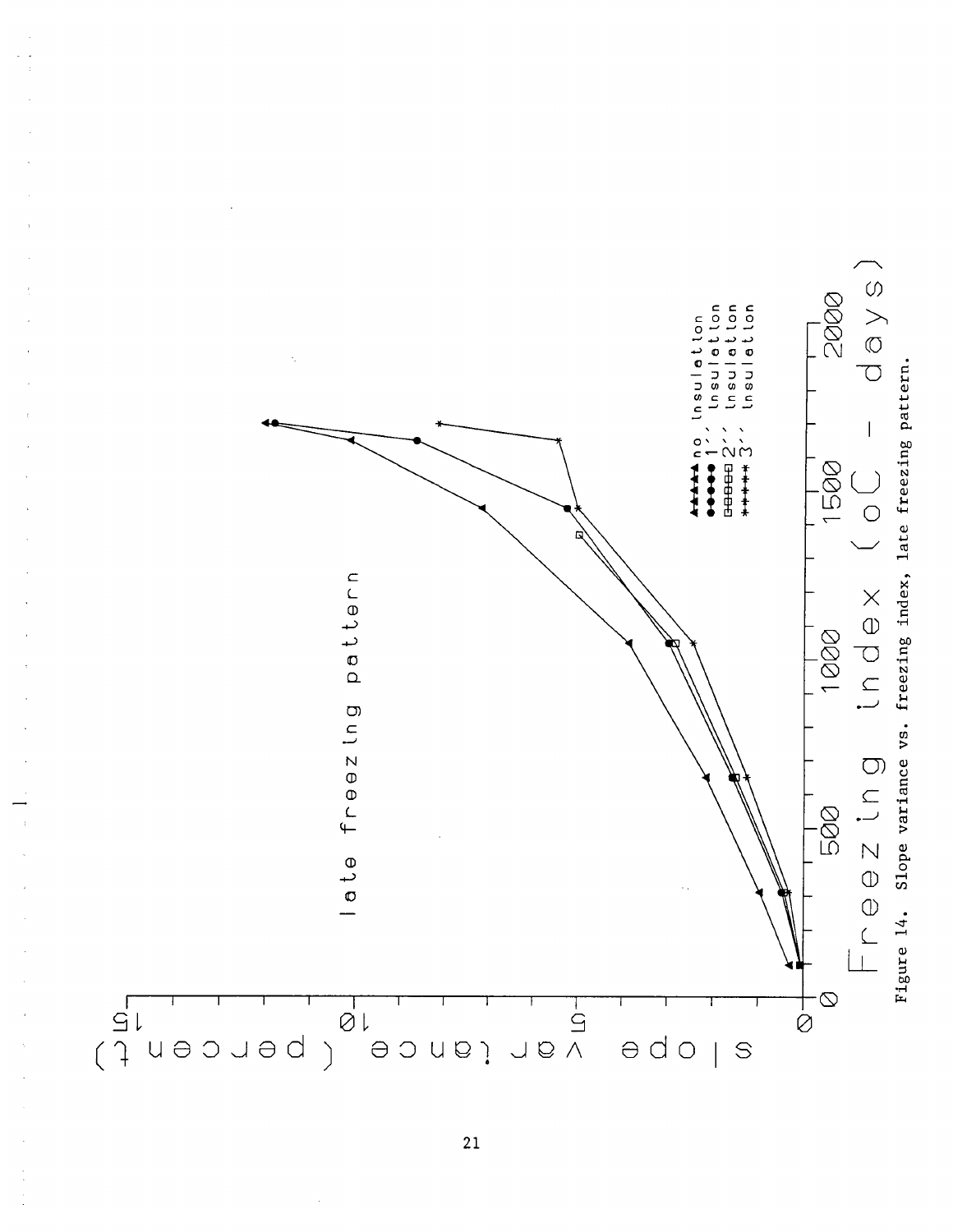# **4.3. Influence of the freezing pattern.**

From Figures 8 through 11, it is apparent that the weather pattern influences the value of the slope variance of a given insulation case at a given freezing index.

All the examples exhibit the greatest slope variance with the late freezing pattern. This pattern has the slowest temperature decrease and therefore the slowest frost propagation, so it is responsible for the largest frost heave pavement deformations. This is because the frost front remains almost still under the pavement structure and around the culvert, and thus produces high levels of ice accumulation in the soil structure.

Following this phenomenon, the average freezing pattern yields smaller slope variances than the late one, and the early freezing pattern, with the highest frost penetration rate during the freezing period, produces the smallest deformations.

**4.4. Influence of the insulation level.** 

Although the same conclusions can be drawn from the different cases in terms of influence of the freezing pattern, it is apparent from Figures 12 through 14 that the influence of the increase of insulation level (i.e., insulation thickness) is to decrease the slope variance at any freezing index for a given freezing pattern. The only exception may be the average freezing pattern where the advantage of a high-level insulation may not be as important (or even nonexistent) as for the other freezing patterns (early and late). However, for all freezing patterns, the slope variance reducing effect of insulation can be easily noticed when compared with the uninsulated configuration results.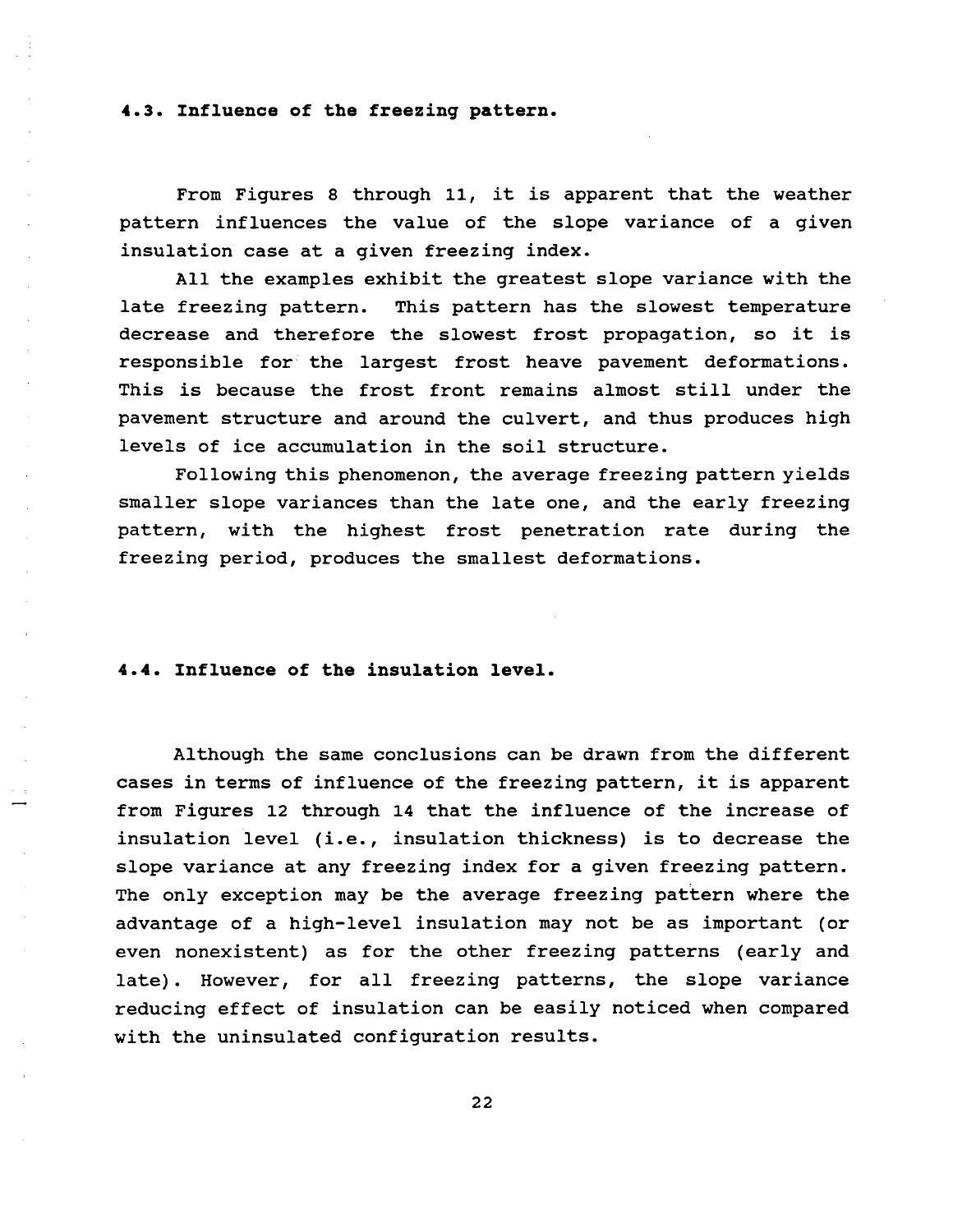The effect of insulation levels on the date of thawing onset around the culvert is also apparent:

- For an early freezing pattern, insulating the culvert postpones thawing compared with an uninsulated situation.

- For an average freezing pattern, insulating the culvert causes thawing to appear earlier than in an uninsulated situation.

- For a late freezing pattern, insulating the culvert seems to hasten thawing, though not as markedly as for an average freezing pattern, probably because of the sharp temperature drop (see Figure **6),** which levels the response of the different insulation options.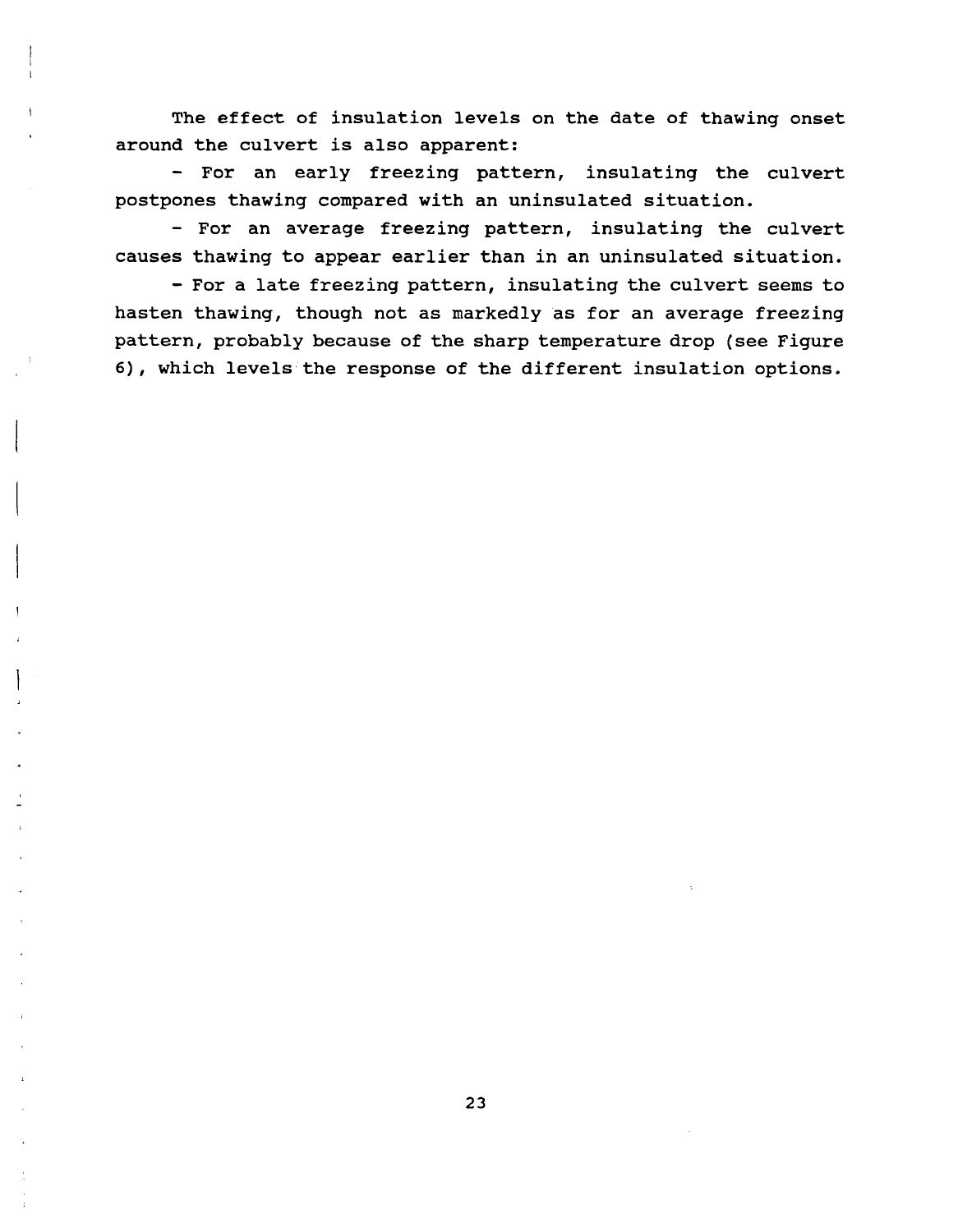- The effect of culvert insulation is to reduce the value of the pavement slope variance throughout the freezing period: the higher the insulation thickness, the lower the resulting slope variance. A high level of insulation seems particularly effective at the end of the freezing period when the slope variance increase is at its maximum and for late and early freezing patterns. For an average freezing pattern, the difference between three different levels of insulation (1 inch, 2 inches, and 3 inches) is less significant during the freezing period, in terms of slope variance.

The combined effects of culvert insulation level and freezing pattern seem particularly significant on the date of thawing onset around the culvert. The location of the thawing areas at this onset were not investigated here but are thought to be highly dependant on the above-mentioned parameters (insulation level and freezing pattern) and to be markedly influential on the pavement surface deformation during the thawing phase. The simulation code used for this study could not provide data for a structural pavement analysis during thawing.

It is thought that the effect of thawing is to further increase the pavement deformation. Additional studies are needed to clarify this problem.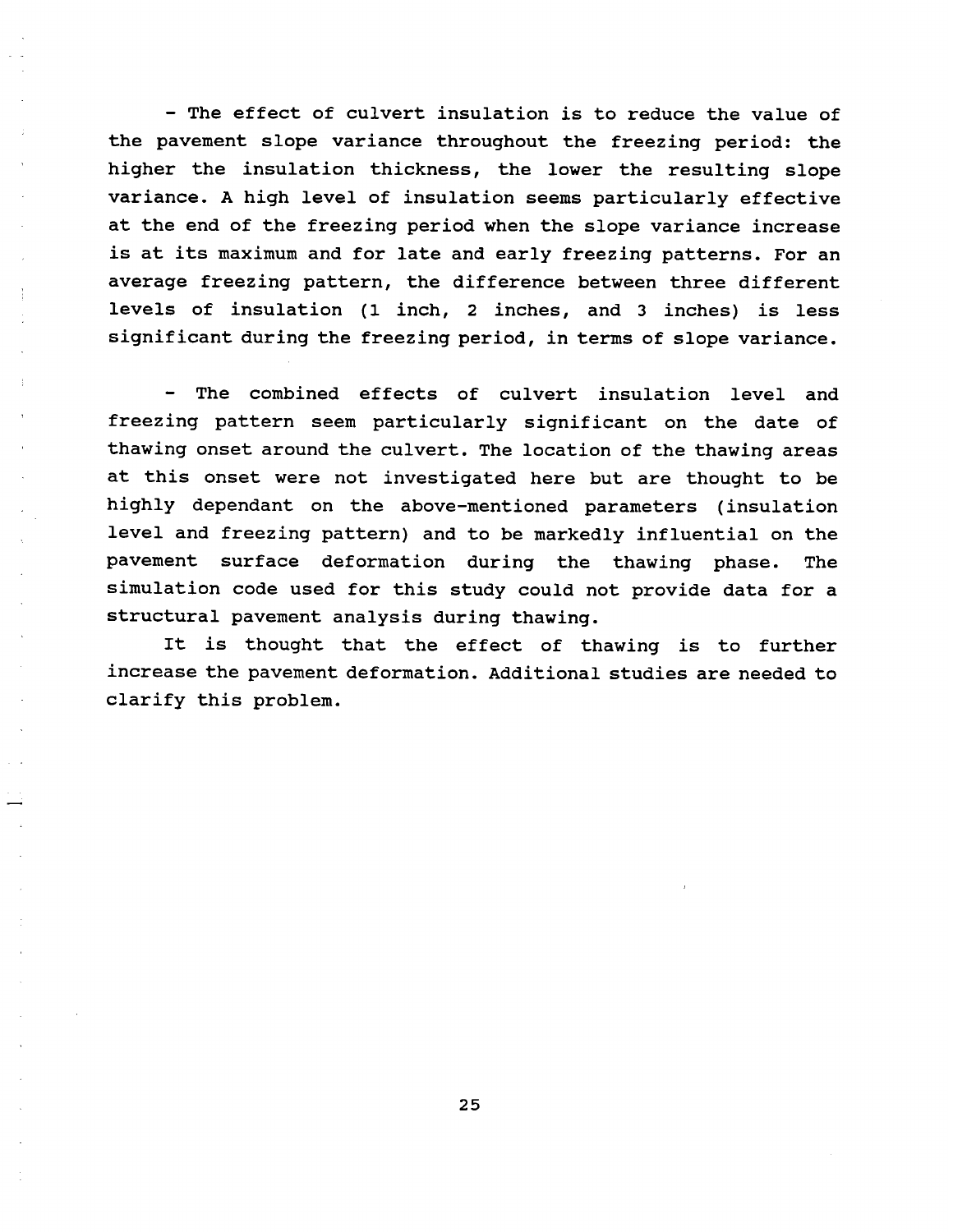#### **REFERENCES**

**AASHTO Road Test Conference Proceedings, May 1962. Highway Research Board Special Report No. 73, pp. 130-137.** 

Blanchard, D., Frémond, M., 1984, The Stefan Problem: Computing **without the Free' Boundary. Int. J. Num. Meth. Eng., vol. 20, pp. 757-771.** 

Blanchard, D., Frémond, M., 1985, Soils Frost Heaving and Thaw **Settlement. 4th International symposium on Ground Freezing, Sapporo, Japan, vol. 1, pp. 209-216.** 

**Duquennoi, C., Ph.D. Thesis. Ecole Nationale des Ponts et**  Chaussées, France, to be published.

**Hovan, J.-M., 1986, Potential Application of French Frost Heave Research to Pavement Design in Minnesota. Research report produced by the Underground Space Center at the University of Minnesota for the Minnesota Department of Transportation.** 

**Hovan, J.-M., 1989, Computer Simulation of Two-Dimensional Frost Heaving in Boils. Research report produced by the Underground Space Center at the University of Minnesota for the Minnesota Department of Transportation.** 

**Labs, K., Carmody, J., Sterling, R., Shen, L., Huang, Y. J., Parker, D., 1988, Building Foundation Design Handbook. Prepared by the Underground Space Center, University of Minnesota, USA.**